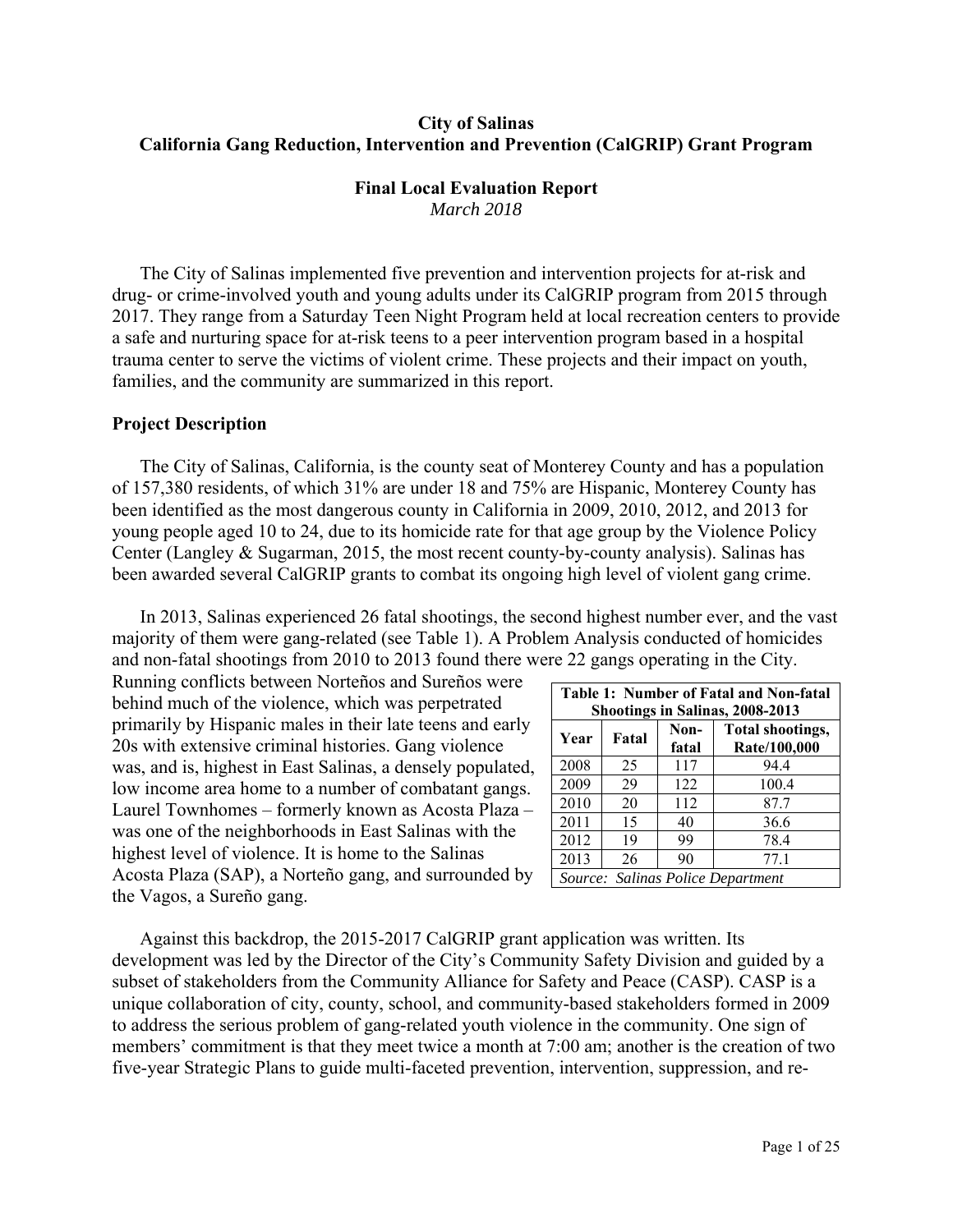entry strategies to stem youth violence. The subset of CASP members became the CalGRIP Advisory and Coordinating Council.

 Consensus was reached to expand the successful community policing program operating in the Hebbron neighborhood to Laurel Townhomes. This program included a multi-agency Cross-Functional Team (CFT) which provided wrap-around services to families in need and a full-time police officer dedicated to the neighborhood. The rest of the CalGRIP funds were allocated to prevention and intervention activities, including the Saturday Teen Nite (the program's spelling) program, parenting classes and parent support groups, a program for alcohol and drug using youth, and a hospital emergency room-based violence intervention program. The Saturday Teen Nite program was operated by the City's Recreation Department; Parents for Peace, a local community-based organization offered the parenting classes, *The Parent Project*; Community Human Services, also a local CBO, ran the Daisy/7 Challenges program for substance using teens; and the Natividad Medical Foundation sponsored the first ever violence intervention program at Natividad Medical Center (NMC).

 Because of long-lasting staff shortages in the Salinas Police Department, a dedicated community police officer could not be assigned to Laurel Townhomes during the course of the CalGRIP program. Funds were re-allocated to support additional Saturday Teen Nite locations and activities and a street outreach/case management worker to provide services to very high-risk teens, with the support of the CFT agencies.

The goals and objectives of the CalGRIP program as stated in the original proposal were:

- 1. Decrease the number of gang-related fatal and non-fatal shootings*.*
	- a. Reduce these shootings in Laurel Townhomes (Acosta Plaza) by 30%.
	- b. Enroll 80% of eligible victims of violence into the NMC peer intervention program.
	- c. At 6 months post-injury, 80% of the NMC participants will avoid a repeat intentional injury, and 60% will avoid criminal justice system involvement, 70% will complete the programs, 90% will have accessed at least one resource, and 80% will have accessed at least two resources.
- 2. Increase parenting skills and parent confidence of 20 *Parent Project* facilitators and 120 parents annually.
- 3. Reduce gang and crime involvement and victimization of at-risk older youth.
	- a. Reduce recidivism and victimization of youth involved in the CFT, case management, and *The Parent Project* by 20%.
	- b. Decrease violent crime in the areas surrounding two recreation centers on Saturday nights by 30%.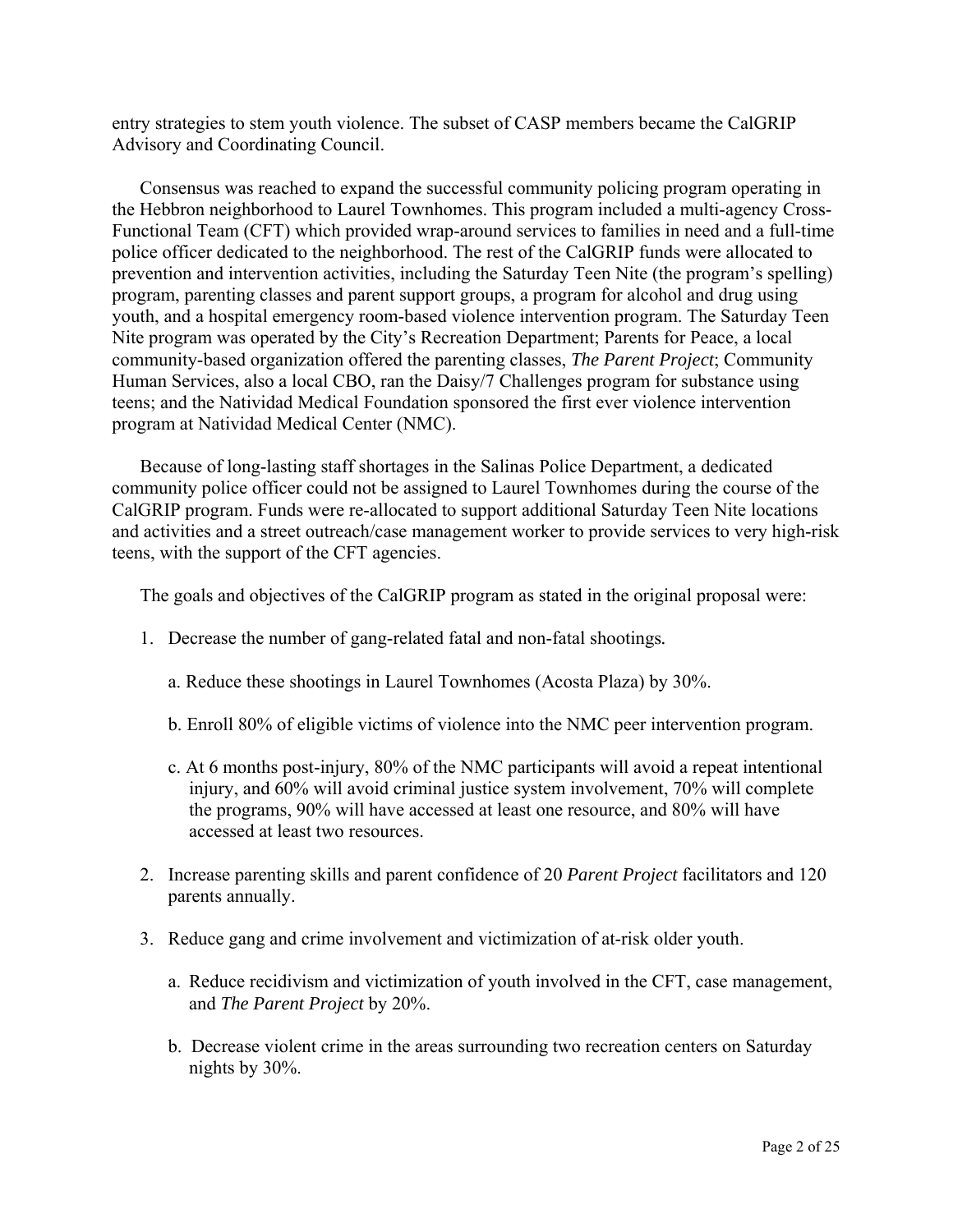- c. Decrease substance abuse and use among DAISY youth by 50%.dec
- 4. In Laurel Townhomes/Acosta Plaza, increase community engagement, improve trust between the community, and police, and reduce fear of violence.

 With the one major exception of the implementation of dedicated community policing, the proposed activities were implemented during the three years of the grant. Thus, most, but not all, of the goals and objectives were able to be evaluated. The CalGRIP project activities and evaluation measures, methods, and results are described in the sections below, including where deviations were necessary from what was originally proposed.

# **Data Collection**

 The data collected for the evaluation included process data, including immediate outcomes; short-term project-specific outcome data; and long-term neighborhood and city-wide data. Process data varied from intervention to intervention. The table on the next page summarizes the measures, source, and data collection methods used in the evaluation.

 The data were analyzed in various ways, each appropriate to the variables being studied. Qualitative content analysis was used to summarize descriptions of program activities. Both Excel and SPSS were used for quantitative measures. These analyses were typically simple (e.g., totals, averages, cross-tabs) and, where available, pre-program results were compared to postprogram results. Statistical tests of significance were not used due primarily to small sample sizes.

 The original evaluation plan was ambitious. Gathering short-term outcome data for The Parent Project and DAISY/7 Challenges programs was challenging. First, each program had to agree to obtain informed consent from parents and youth over 18, and intake procedures and forms were altered to enable that to occur. The evaluator was not permitted to extract the probation data due to juvenile privacy issues. Probation officers were willing to take on the timeconsuming task of pulling the pre/post data needed on top of their regular duties, and their time is appreciated. The evaluator had access to the disciplinary data in the school-based SWIS database, via her involvement in a separate evaluation of PBIS. This access was limited to school totals, not individual students, and the school district was concerned about confidentiality. Permission to look into individual records was finally obtained after persistent follow-up. Gathering the school data, however, was possible for only those youth who attended schools in the Salinas Union High School District (SUHSD), which includes the City's middle and high schools. This did cover a lot of the target group, however. The Parent Project, for example, served parents whose children attended 34 different schools. Of those where the school was identified, 59% attended SUHSD schools.

 The time frame of the CalGRIP program also limited the outcome data available. The aim was to collect probation violations and school behavior data for the year before and the year after program participation. Probation data were available for participants in programs in 2015 and 2016, with no follow-up of 2017 participants because of the grant's end date. The SWIS database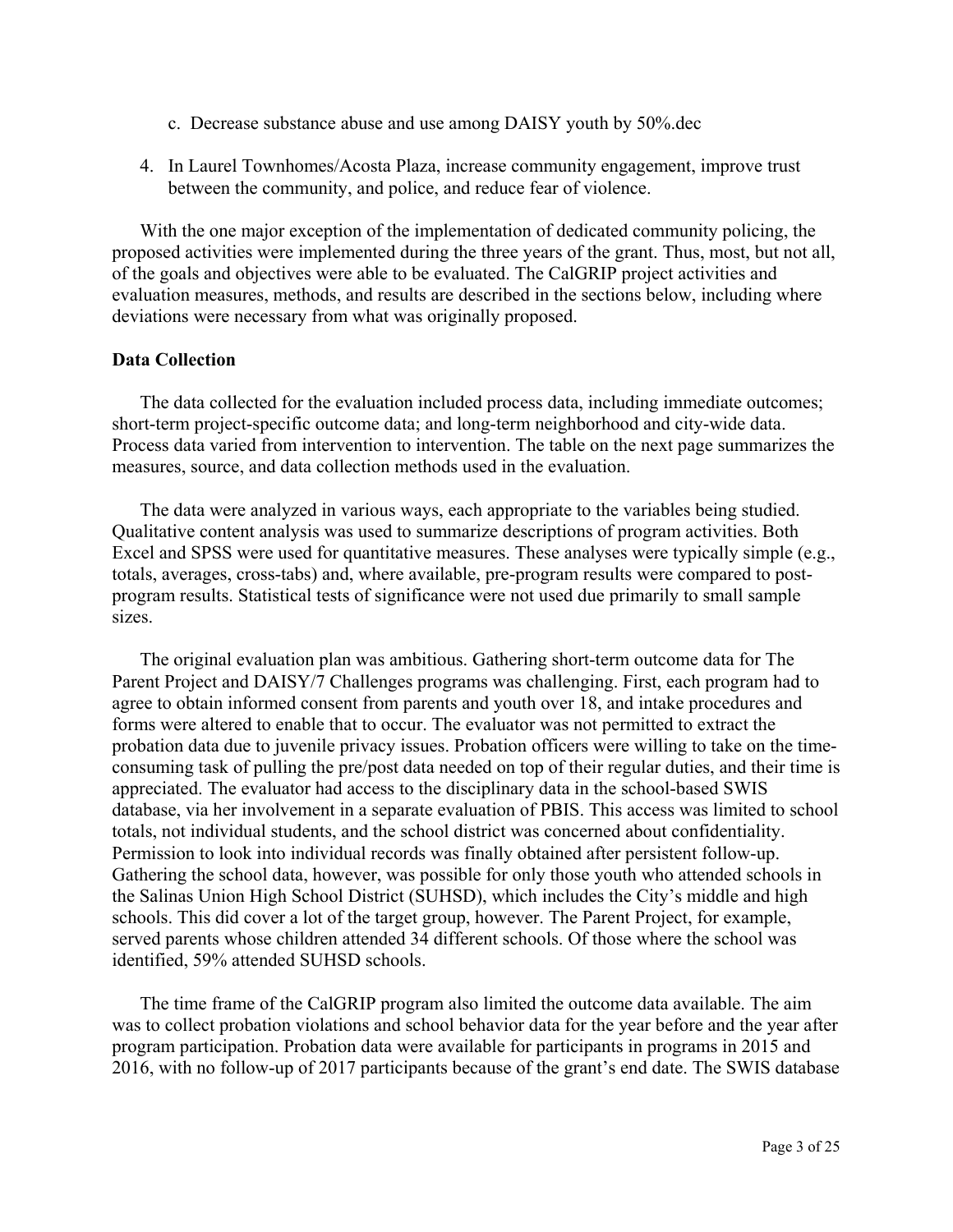|                                                                 | Table 2: Variables, Sources, and Data Collection Methods |                                                        |
|-----------------------------------------------------------------|----------------------------------------------------------|--------------------------------------------------------|
| Process data                                                    | Data sources                                             | <b>Data Collection Methods</b>                         |
| Description of activities, number of                            | Program materials                                        | Review of program materials at the                     |
| activities or sessions                                          | Direct observation                                       | providers' offices and observations of                 |
|                                                                 |                                                          | activities wherever they are held. Done                |
|                                                                 |                                                          | by the evaluator.                                      |
| Participant characteristics (gender,                            | Program intake or                                        | Extraction of pertinent data from program              |
| ethnicity, age, income, residence) where                        | registration forms.                                      | forms by the evaluator; sometimes                      |
| available.                                                      |                                                          | provided by program staff.                             |
| Youth problem behaviors (gang                                   | Program intake or                                        | Extraction of pertinent data from program              |
| involvement, substance use, etc.) where                         | registration forms,                                      | forms by the evaluator; sometimes                      |
| available.                                                      | parent self-evaluations.                                 | provided by program staff.                             |
| Number of parents, youth, and adults                            | Program records.                                         | Extraction of pertinent data from program              |
| involved, number of completions and                             |                                                          | forms and databases, by the evaluator.                 |
| dropouts, services received/referrals at                        |                                                          |                                                        |
| <b>NMC</b>                                                      |                                                          |                                                        |
| <b>Immediate outcomes</b>                                       | Data sources                                             | <b>Data Collection Methods</b>                         |
| Parents' self-report of increases in                            | Pre/post evaluation                                      | Extraction of scores from the evaluation               |
| parenting skills and confidence, changes                        | forms completed by                                       | forms by the program director or                       |
| in behavior                                                     | parents<br>Post evaluation forms                         | evaluator.<br>Extraction of scores from the evaluation |
| Parents' self-report of their children's<br>behavior            |                                                          |                                                        |
|                                                                 | completed by parents                                     | forms by the program director or                       |
|                                                                 |                                                          | evaluator.                                             |
| Counselor ratings of youth changes                              | Ratings completed by<br>DAISY counselors pre             | Extraction of scores from program                      |
| related to substance abuse, support<br>systems, and life skills | and post program                                         | records by the evaluator.                              |
| Youth self-report of the impact of                              | Online surveys                                           | Conducted at Saturday Teen Nights by                   |
| Saturday Teen Nites (e.g., healthier                            | conducted in summer of                                   | the evaluator and Rec Center staff                     |
| habits, increase in self-confidence,                            | 2016 and early fall of                                   |                                                        |
| changes in risky behaviors, etc.)                               | 2017                                                     |                                                        |
| <b>Short-term outcomes</b>                                      | Data sources                                             | <b>Data Collection Methods</b>                         |
| For youth in DAISY or youth whose                               | Monterey County                                          | Data were collected by probation officers              |
| parents were in The Parent Project -                            | <b>Probation Department</b>                              | and provided to the evaluator.                         |
| number and type of probation violations                         |                                                          |                                                        |
| pre/post for graduates and dropouts.                            |                                                          |                                                        |
| For youth in DAISY or youth whose                               | Salinas Union High                                       | Data were extracted from the SWIS                      |
| parents were in The Parent Project -                            | <b>School District</b>                                   | (School-Wide Information System for                    |
| number of school office discipline                              |                                                          | schools implementing PBIS) by the                      |
| referrals and suspensions pre/post for                          |                                                          | evaluator.                                             |
| graduates and dropouts.                                         |                                                          |                                                        |
| Hospital recidivism due to a violent                            | Natividad Medical                                        | Data reported by the CHOICE program                    |
| injury post-participation in NMC's                              | Center's CHOICE                                          | director to the evaluator.                             |
| program                                                         | program                                                  |                                                        |
| <b>Long-term outcomes</b>                                       | Data sources                                             | <b>Data Collection Methods</b>                         |
| Number of violent and vandalism crimes                          | Salinas Police                                           | Data extracted from the SPD's records                  |
| around the Rec Centers on Saturday                              | Department                                               | system by the evaluator.                               |
| nights, pre/post and compared to non-                           |                                                          |                                                        |
| participating Rec Centers                                       |                                                          |                                                        |
| Annual number of fatal and non-fatal                            | Salinas Police                                           | Data extracted from the SPD's records                  |
| shootings in the City of Salinas, number                        | Department                                               | system by the evaluator.                               |
| involving youth and young adults                                |                                                          |                                                        |

in the Salinas schools was not implemented until the 2014/15 school year, so pre-program data were available for only those participating in CalGRIP activities during 2016.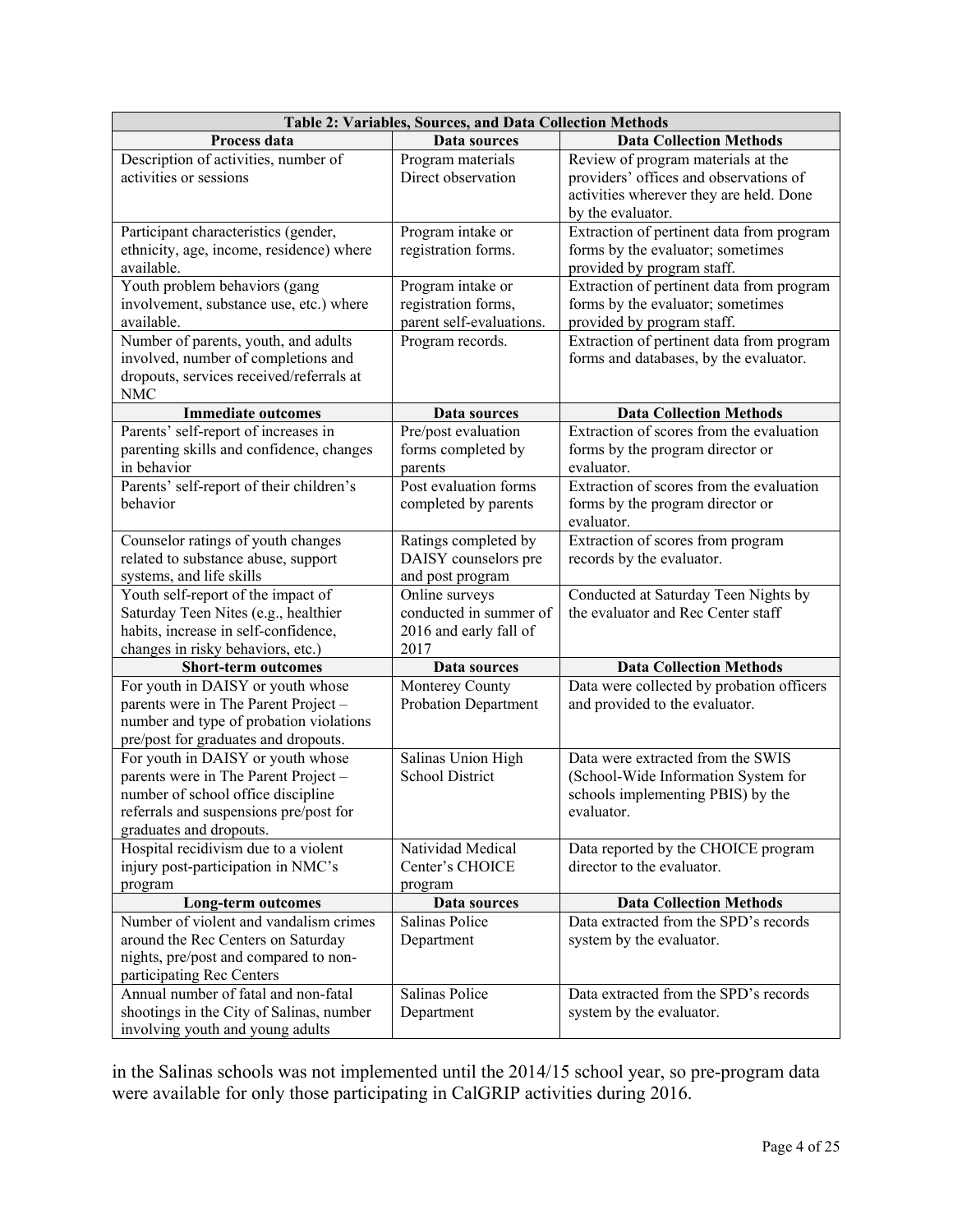Most disappointing was the inability to follow up the victims of violent crime who were assisted by the CHOICE program or declined services, to see if they were further involved in violence as either a victim or suspect. This was due to the inability to get informed consent because of (1) the chaos of the emergency room, where some victims are released without being admitted, and (2) the hesitancy of the subgrantee, the Natividad Medical Foundation, to grant permission for this research given HIPPA regulations.

 These challenges generally resulted in having smaller sample sizes than originally envisioned and limited the follow-up on CHOICE participants to whether they returned to Natividad Medical Center for trauma treatment. If names, dates of birth, and informed consent could have been obtained, we would have the base for a powerful natural experiment, following those who declined services, accepted services but then dropped out, and those who followed through and worked with the violence interventionists for some time. Because dedicated community policing efforts were never implemented in Laurel Townhomes/Acosta Plaza, no analyses were conducted there to assess changes in the number of shootings, fear of crime, etc.

 On the plus side, the evaluator has worked with the Salinas Police Department for a number of years and was readily given access to crime data needed for the CalGRIP project. This included community-wide crime figures, demographics of victims and suspects, and crime surrounding the recreation centers.

### **Research Design**

The research design varied for each distinct intervention. A process evaluation of each project was conducted, documenting program activities, numbers and demographics of participants, whether participants completed the program or dropped out, etc. Immediate and short-term outcomes were analyzed where appropriate and available, in a pre/post design with naturally occurring comparisons groups (e.g., DAISY/7 Challenges participants who completed the program compared to DAISY/7 Challenges participants who signed up and then dropped out). Long-term outcomes such as changes in violent crime around the rec centers were assessed using experimental and comparison centers, and community-wide violent crime was analyzed from the baseline year of 2014 through 2017. Details are provided below as the project activities and their evaluation results are presented.

#### **Process Evaluation**

 **The Parent Project.** With CalGRIP funding, Partners for Peace, a 26-year old non-profit focused on building strong families for a peaceful community, offered The Parent Project. The Parent Project serves the parents of difficult or out-of-control teens aged 11 to 17. It consists of (1) a 12-week program based on the *Changing Destructive Adolescent Behavior* curriculum and (2) structured parent support groups. The program was located at the Silver Star Resource Center, a one-stop center for delinquent and at-risk youth operated by the Monterey County Probation Department.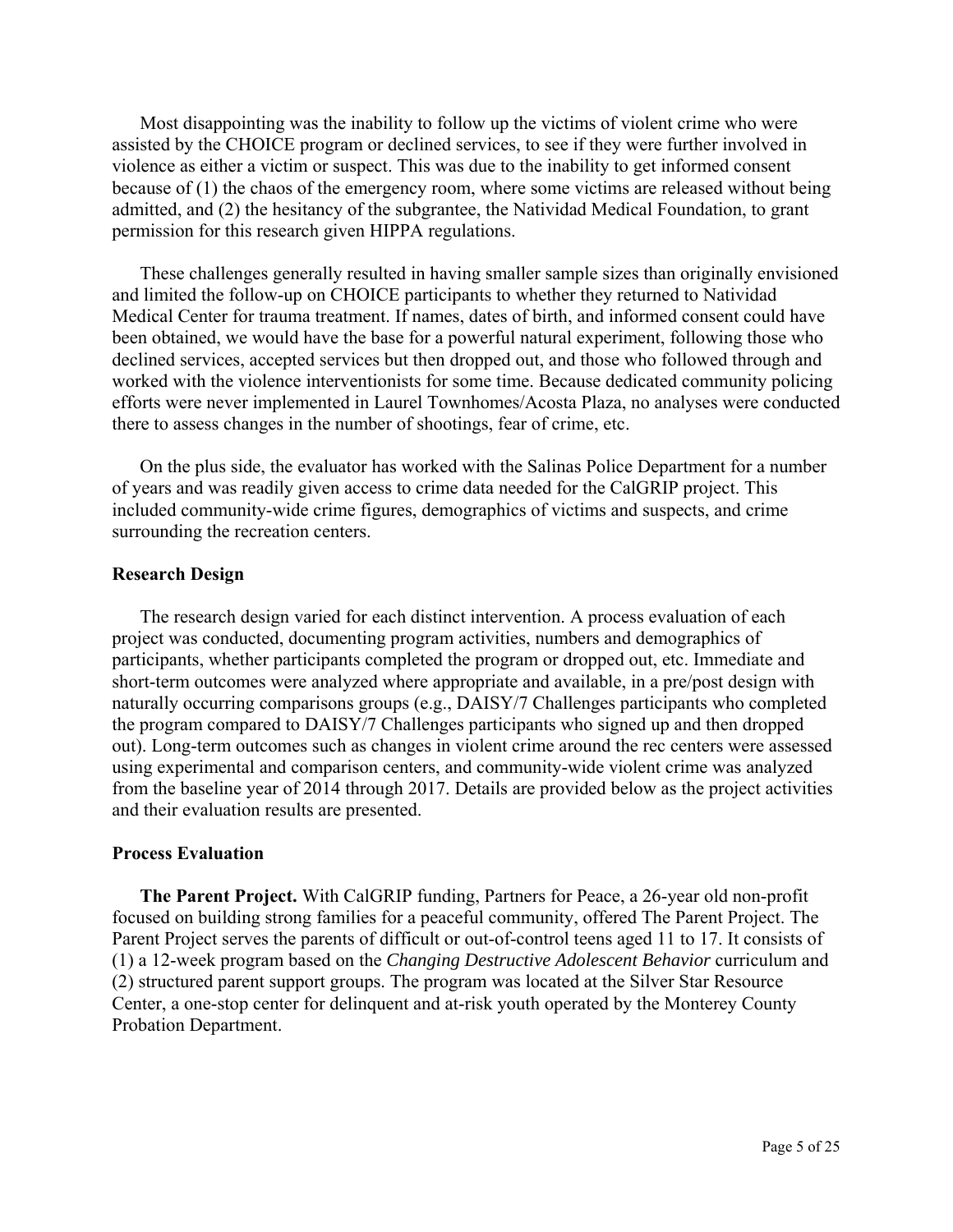Parents were referred to The Parent Project by, in order, the courts/District Attorney's Office, probation, Child Protective Services, school counselors, and themselves. The first two are courtmandated referrals and parents are required to go.

 The *Changing Destructive Adolescent Behavior* (CDAB) curriculum provides parents with concrete solutions and skills to handle the most destructive adolescent behaviors, such as gangs, truancy, violence, drugs, runaways, and bullying. Parents pay \$45 per person or \$60 per couple, which covers materials and 12 weeks of instruction. The first six weeks of the program lay the foundation for change, and the second six weeks focus on supporting changes and improving relationships. Each week a two- or three-hour class is offered, in the evening, with a potluck dinner. The themes for each week are:

- 1. Understanding our children.
- 2. Addressing problematic behavior.
- 3. A parent's formula for success.
- 4. Adolescent drug use.
- 5. The out-of-control child.
- 6. Relationships and developing action plans.
- 7. Finding help and support.
- 8. The dynamics of change.
- 9. Managing conflict in the home.
- 10. Active listening.
- 11. Consistency.
- 12. Putting it all together and making it work.

 The curriculum includes 16 separate modules for the parents. Twelve are chosen by the group to cover in class and the others are done out of class and reviewed at the next session. The Program Director from Partners for Peace trains the curriculum instructors and closely monitors each delivery of the curriculum to ensure the fidelity of the evidence-based program.

 During the three-year CalGRIP grant period, 24 CDAB sessions of 12 classes each were offered, half in English and half in Spanish. A total of 324 parents enrolled and 280 (86%) completed the program. This is a very high retention rate for parenting classes and is likely due to the strategies the Program Director has implemented to reduce false starts and drop-outs. These strategies include (1) 20-minute long one-to-one orientations with each parent or couple, (2) a group orientation to get to know the parents better, (3) two texts to each participant the week of each class reminding them of the class and what will be covered and affirming their participation to date, and (4) a call at 6 pm the day of the class if they are not present. A celebration factor has also been added to graduations and all family members are invited. For many parents, this is their first graduation ceremony and they are proud to receive their certificates. The retention rate is higher for the Spanish classes (86% in 2017) than the English classes (79%).

 The demographics of CDAB parents and their children and the problems their youth exhibit have been similar from year to year. In 2017, 87% of the participants were Hispanic, 11% were Caucasian, and 2% were African-American. Just over half (54%), were mothers attending alone,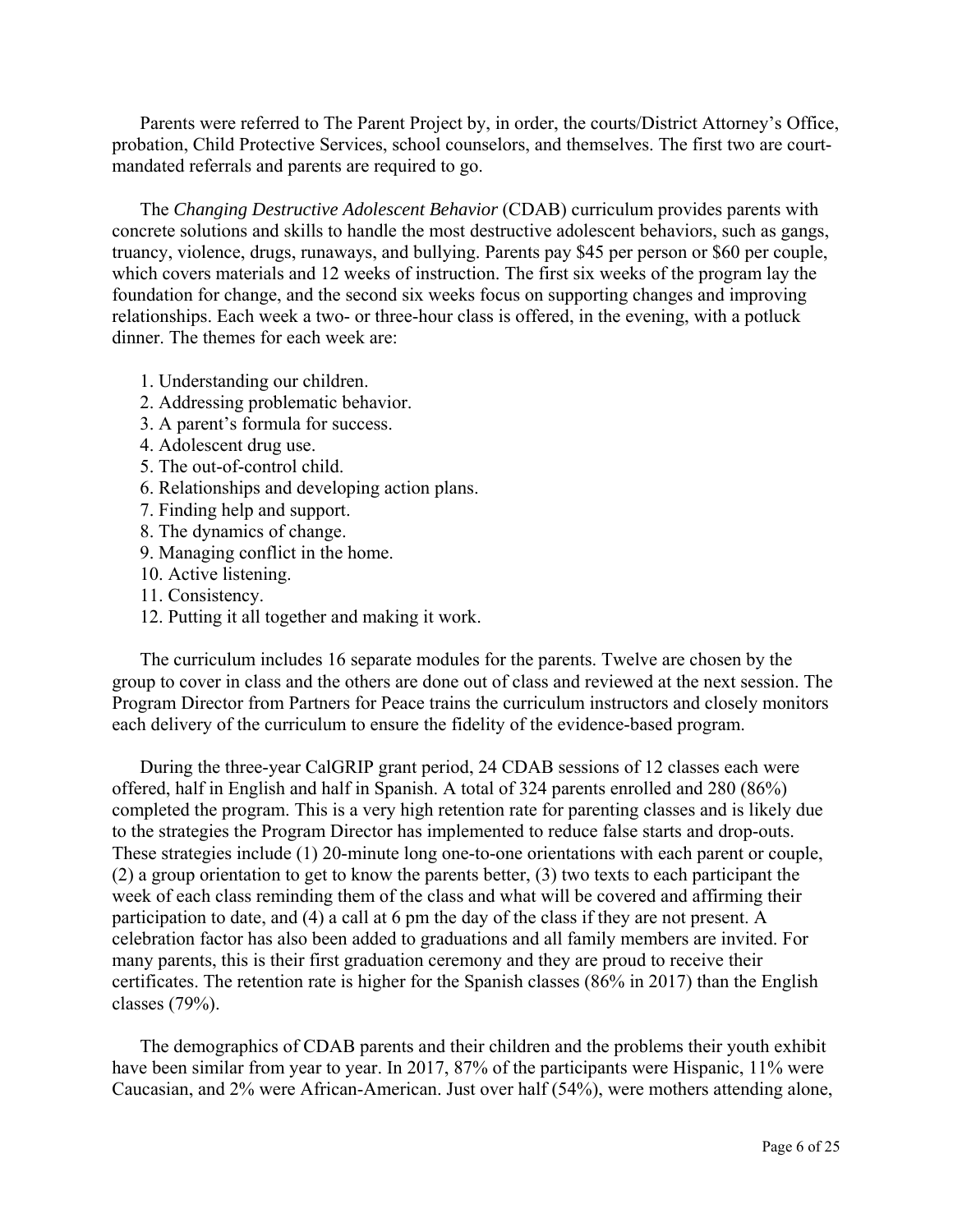13% were fathers alone, and 30% were couples attending together. Two grandparents and one older sibling also participated. 22% of the parents had educations of  $8<sup>th</sup>$  grade or less (in 2016, 37% of the parents had the same educational level) and 17% had some college or a college degree. Their youth ranged in age from 12 to 18, with an average age of 15.4. The problems parents were most concerned about with their youth were anger/rage, depression, drugs/alcohol, school attendance, and having inappropriate friends.

Optional parent support groups are coordinated following each program. The Program Director would like these to include a facilitator, two "cheerleaders," a time keeper, and a note taker, all parents from the CDAB classes. The facilitators are key to the success of the support groups. They are trained in building strong community collaboration, working with difficult parents, and maintaining parent-led groups, and are provided incentives in the form of a \$100 gift card.

 Creating and maintaining parent support groups has been challenging for The Parent Project but has improved over time as incentives and new strategies have been implemented. Every group member now receives an individual picture of themselves with the CDAB instructor, which they receive only if they come to the first support group meeting. The group leader is identified prior to graduation to ensure that their leadership is recognized. In 2017, the parent support groups included a potluck or barbecue at each meeting, provided by the members, and family members were included. In 2015, four groups formed but three only met once. In 2017, each of the eight classes formed a support group. The Spanish-speaking groups tend to have 6-8 members and the English-speaking groups tend toward 4-6. There have been at least 12 formal meetings since their formation. The Parent Project staff set up the groups which then meet on their own after the initial meeting.

The Parent Project also encompassed the use of the Youth Assessment and Screening Instrument (YASI) for assessment and educational purposes. The YASI assesses risk, need, and protective factors and helps develop case plans for high-risk youth. It was administered to families (parents and youth) referred to The Parent Project or DAISY program (described below), on a voluntary basis. The YASI produces a "wheel" which is shared with parents; it identifies the highest priority needs of their teenager (e.g., violence/aggression, alcohol/drugs, school issues) and a rating on the level of protective factors able to counter negative behaviors. It is used to help parents identify and access services and interventions available to them.

 Parents did not always follow through with their YASI appointments, come back for the YASI "wheel review," or follow through with recommended wraparound service suggestions. When the parents and youth did go through the full process, the youth were more apt to receive extended services such as DAISY classes and Office of Employment Training (OET) placements. To boost participation, the YASI Gatekeeper started attending the second CDAB classes to explain the YASI process and benefits and make appointments on the spot, then come back for a later class to pull the parents out briefly to learn their youth's YASI wheel results.

 The first YASI Gatekeeper began in July 2015, there was turnover in mid-2016, and the position ended in June 2017. The YASI was administered to 40-50 youth each year.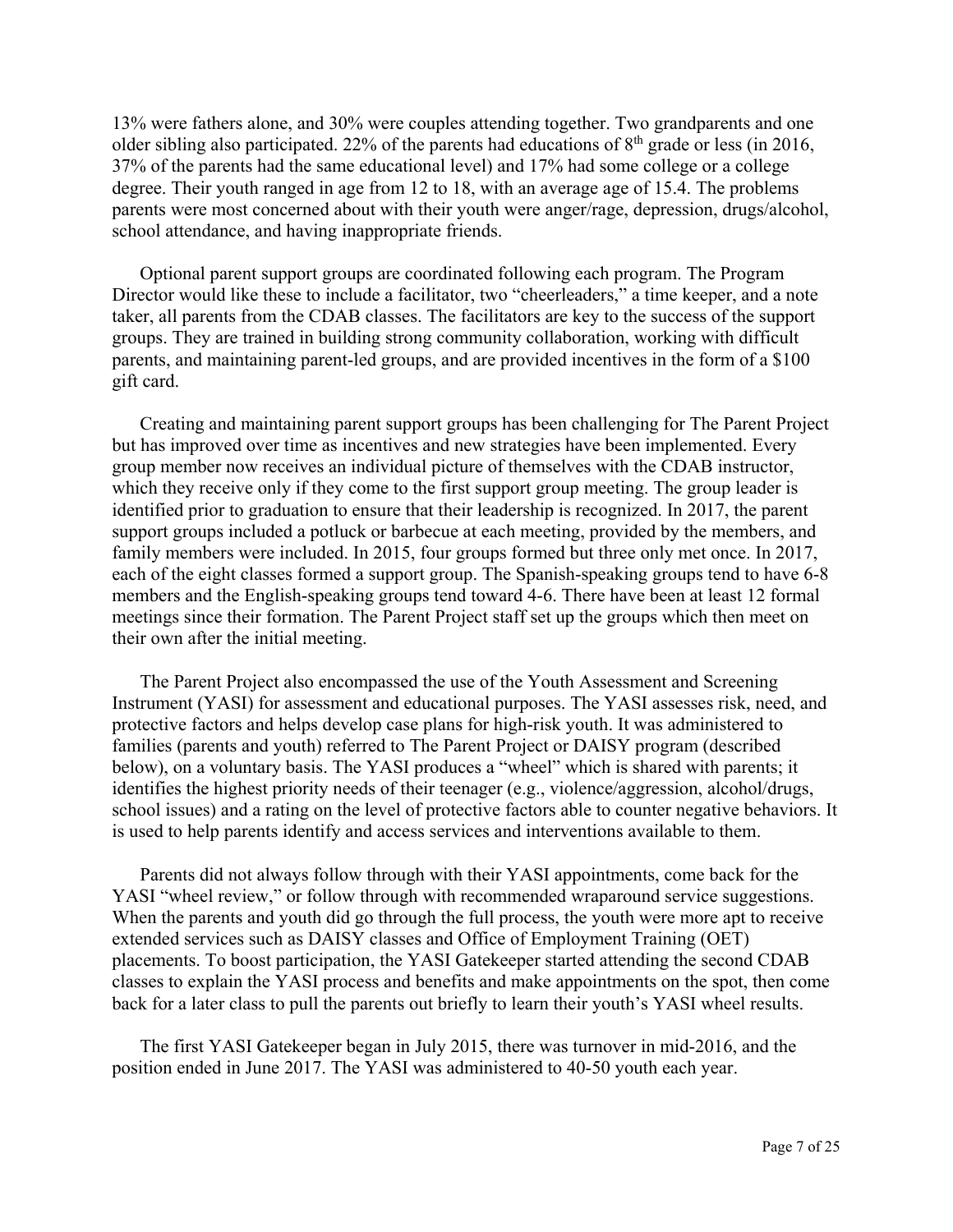Partners for Peace conducted a training program in February 2017 to train additional individuals as The Parent Project facilitators and thus expand the provision of the program. Twenty-four people were trained, including eight from Behavioral Health**,** three youth, a pastor, several parents, and individuals from CASP, probation, law enforcement, and community-based organizations.

 **DAISY/Seven Challenges**. Community Human Services (CHS), a 47-year old organization offering substance abuse, mental health, and homelessness services, offers the DAISY (Drug and Alcohol Intervention Services for Youth) intervention and education program for substance abusing youth at the Silver Star Resource Center. The youth component of DAISY is based on the Seven Challenges program, an evidence-based program for youth aged 13 to 18 with substance abuse problems and has been conducted at Silver Star by CHS for eight years. The Seven Challenges program helps youth work on drug issues, life skill deficits, and co-occurring issues through interactive journaling and individual and group counseling.

The Seven Challenges are:

- 1. We decided to open up and talk honestly about ourselves and about alcohol and other drugs.
- 2. We looked at what we liked about alcohol and other drugs, and why we were using them.
- 3. We looked at our use of alcohol and other drugs to see if it had caused harm or could cause harm.
- 4. We looked at our responsibility and the responsibility of others for our problems.
- 5. We thought about where we seemed to be headed, where we wanted to go, and what we wanted to accomplish.
- 6. We made thoughtful decisions about our lives and about our use of alcohol and other drugs.
- 7. We followed through on our decisions about our lives and our drug use. If we saw problems, we went back to earlier challenges and mastered them.

 The Seven Challenges program is a 12 to 16-week program, although youth work at their own pace and typically finish in 6-8 months if they are successful. Some take even longer. They come into CHS for 1.5 to 2 hours each week for counseling and journaling. Each is given a copy of the Seven Challenges journals, which is theirs to write in and keep. The seven journals were written by the program's developer, Robert Schwebel, M.D., and are designed to help youth think for themselves about the use of alcohol and other drugs. They contain self-rating scales, checklists, questions to answer in a few sentences or a short essay, exercises, and brief questionnaires. Weekly, the youth work in their journals, which are then reviewed by the counselor and discussed together. The journals are 16 to 32 pages long and match the seven challenges listed above: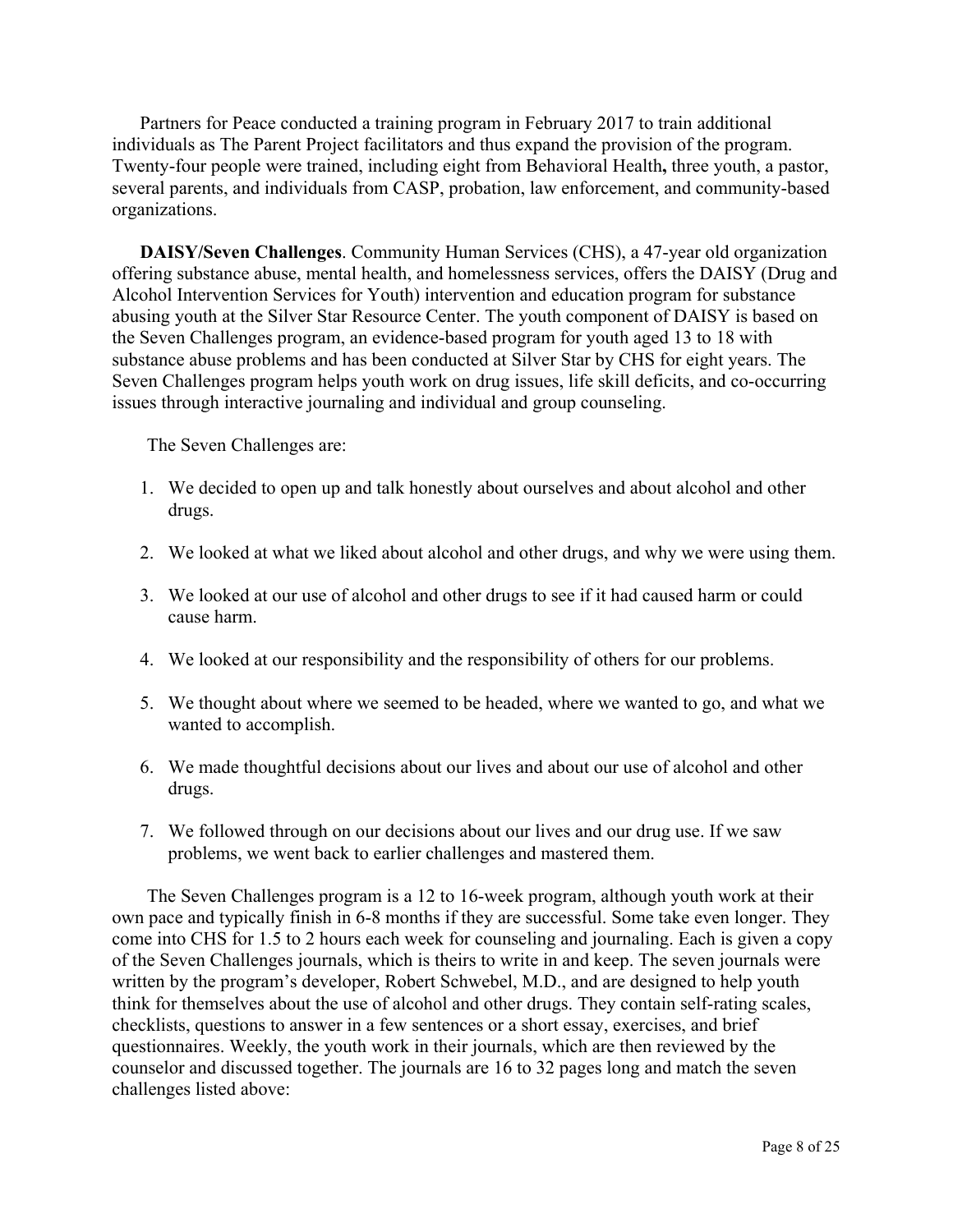- 1. Opening Up an honest look at your alcohol and other drug use.
- 2. What You Like what you like about using drugs, drug by drug, and why you use them.
- 3. Harm and Potential Harm what harm drug use has caused or could cause.
- 4. Shared Responsibility covers moods, emotions, life experiences, anger, school problems, communication, and other aspects of drug use.
- 5. Where You Were Headed where you were headed and where you want to go, goals and dreams and how to get there.
- 6. Making Thoughtful Decisions making good decisions about your life and drug use; this includes a "goodbye letter to drugs."
- 7. Following Through making life style changes, developing action plans, and preventing relapse.

 There are also group sessions to support the youths' sobriety and build social skills. They are held once a week, are not required, and not all youth participate. In 2017 there were four youth groups 6-8 youth in each group. The groups are roughly organized by age and maturity and tend to involve teens who are assessed with some difficulties with social interactions. A parent support group also meets once a week, which is coordinated by one of the DAISY counselors but run, in the main, by the parents. Participants are primarily Hispanic, Spanishspeaking parents, and typically around 5-10 are involved at a time. They meet for 12 to 15 weeks, while their youth are in the Seven Challenges program, and through activities and videos, learn to build trust, set rules, and identify and deal with drug use and gang-related activities. Guest speakers attend occasionally to speak on topics of interest to the parents.

 Youth are referred to DAISY/Seven Challenges by probation, schools, social services, Behavioral Health, the juvenile drug court, District Attorney's Office, and youth and parents themselves; the primary referral sources are the probation department, courts, and District Attorney's Office, which account for 80-85% of the referrals. These latter youths are mandated to participate by the courts or the conditions of their probation.

 The last journal of the Seven Challenges program guides youth to develop a "Move on" plan which identifies challenges, sets goals, and outlines life and academic plans. DAISY counselors hold a youth and parents conference to discuss the goals and decide whether additional services are needed, such as The Parent Project and anger management classes. Graduations are held when 6 to 10 youth have completed the program.

 Until mid-2017, there were three DAISY counselors at CHS, two full-time and one part-time; the staff dropped to two full-time counselors in July 2017. Each counselor works with 20-25 youth at a time. They each run two youth groups a week and see the other youth individually. One counselor also coordinates the parent support group. The DAISY counselors spend some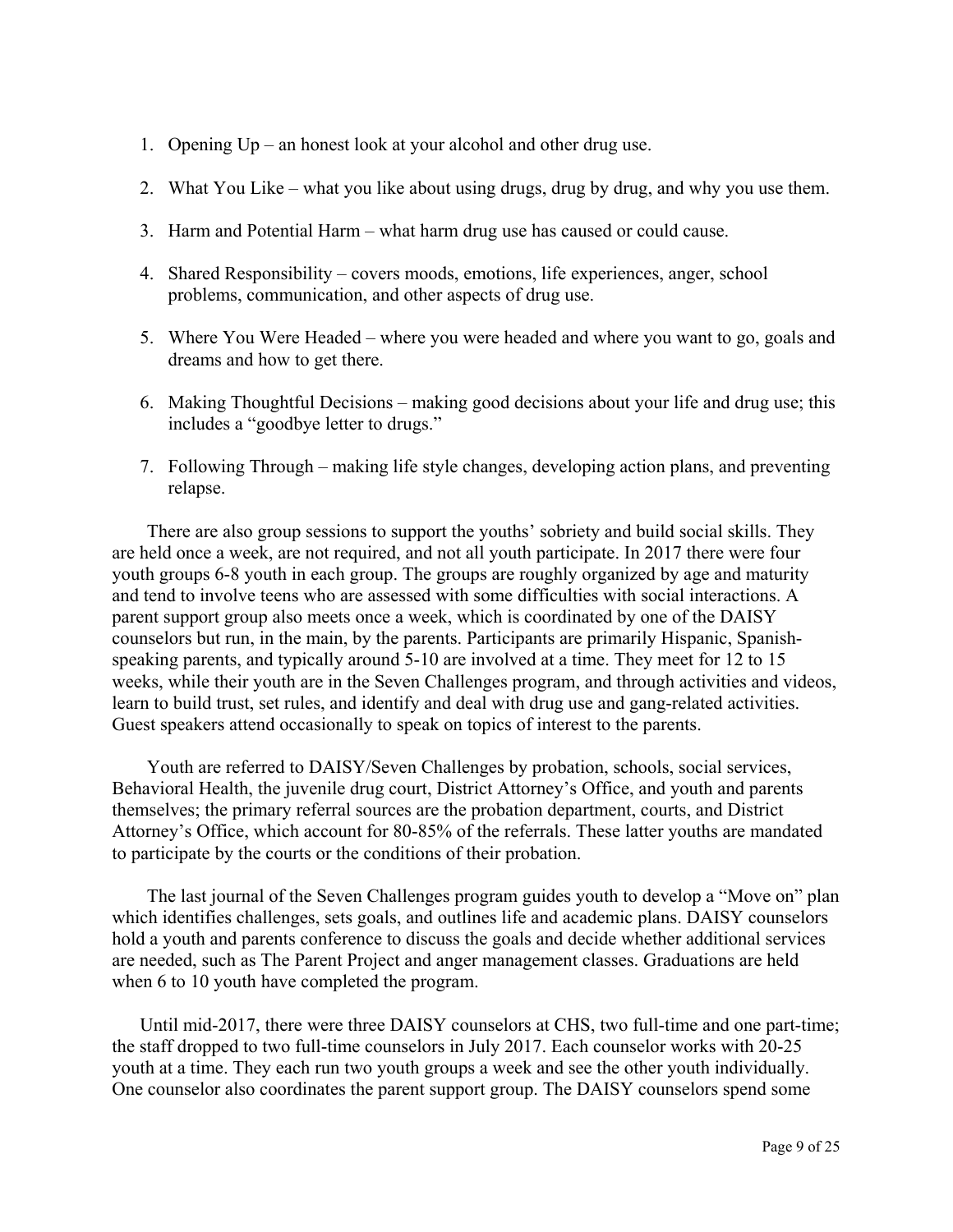time doing community outreach, such as participating in community fairs and local conferences, and speaking to parent groups.

 Between 2015 and 2017, 271 teens were admitted to the DAISY program, joining the 36 teens who were already enrolled, carried over from 2014. Based on a snapshot of clients in December 2017, which is similar to prior years, 68% of the participants were male and 90% were Hispanic. They ranged in age from 12 to 20, with half being 16 or 17 years old. Many of these youths were using a variety of drugs, but the number 1 choice of each of them was marijuana.

 Of the 307 youth active in DAISY during the three-year CalGRIP program period, 269 had graduated from or dropped out of the program by the end of 2017. Of these, 78 (29%) graduated and 191 (71%) were terminated for failing to complete the program. At the end of 2017, 38 youth were still actively participating in the program.

 In 2017, 19 parents participated in the parent support groups. By the end of the year, just 4 had completed the majority of the sessions and graduated.

 **Saturday Teen Nites/The Teen Scene.** In 2013, with CalGRIP funding, the City of Salinas's Parks and Community Services Department, informally known as the Rec Department, began a Saturday night program to provide prevention and intervention services to teens. The program was patterned after LA's successful Summer Night Lights program and named Saturday Teen Nites. In 2016, the name was changed to The Teen Scene. Throughout 2016, The Teen Scene provided positive alternative, constructive, and enriching activities for teens in two high crime neighborhoods in East Salinas.

 The Hebbron Family Center and Breadbox Recreation Center in the Laurel Townhomes are rec centers which offer after school activities and a variety of recreational programs for neighborhood youth. With CalGRIP funds, the two rec centers were open from 6 pm to 10 pm on Saturday nights, and provided dinner, sports (e.g., basketball, soccer, and flag football), movies, video games, crafts, special events, and music under the supervision of 3-4 staff.

 In October 2016, a third rec center was added to The Teen Scene. The Firehouse Recreation Center caters to the youth in the 119-unit Padres Apartments and those who attend El Sausal Middle School. In early 2017, a fourth Teen Scene was opened in an atypical location, the Cesar Chavez Library.

 The Teen Scene youth take a number of cultural, sports, and entertainment field trips, and are involved in several annual events that bring them and their families together. The number of trips and number of teens going on the trips have increased annually since 2015. Field trips were made to the Discovery Kingdom, a Sharks hockey game, the Levi Stadium for a tour, a minor league football game of the Salinas Spartans, a basketball game of the D League Warriors, the Maya Theater, Great America's Halloween Haunt, the San Francisco Exploratorium, a bowling alley, a 49ers game, the Salinas Aquatics Center, a Giants game, Hearst Castle, movies, and more. For each major trip, like to a major sports game or Great America theme park, the Rec Department rents buses that can accommodate 90 teens and 14 staff.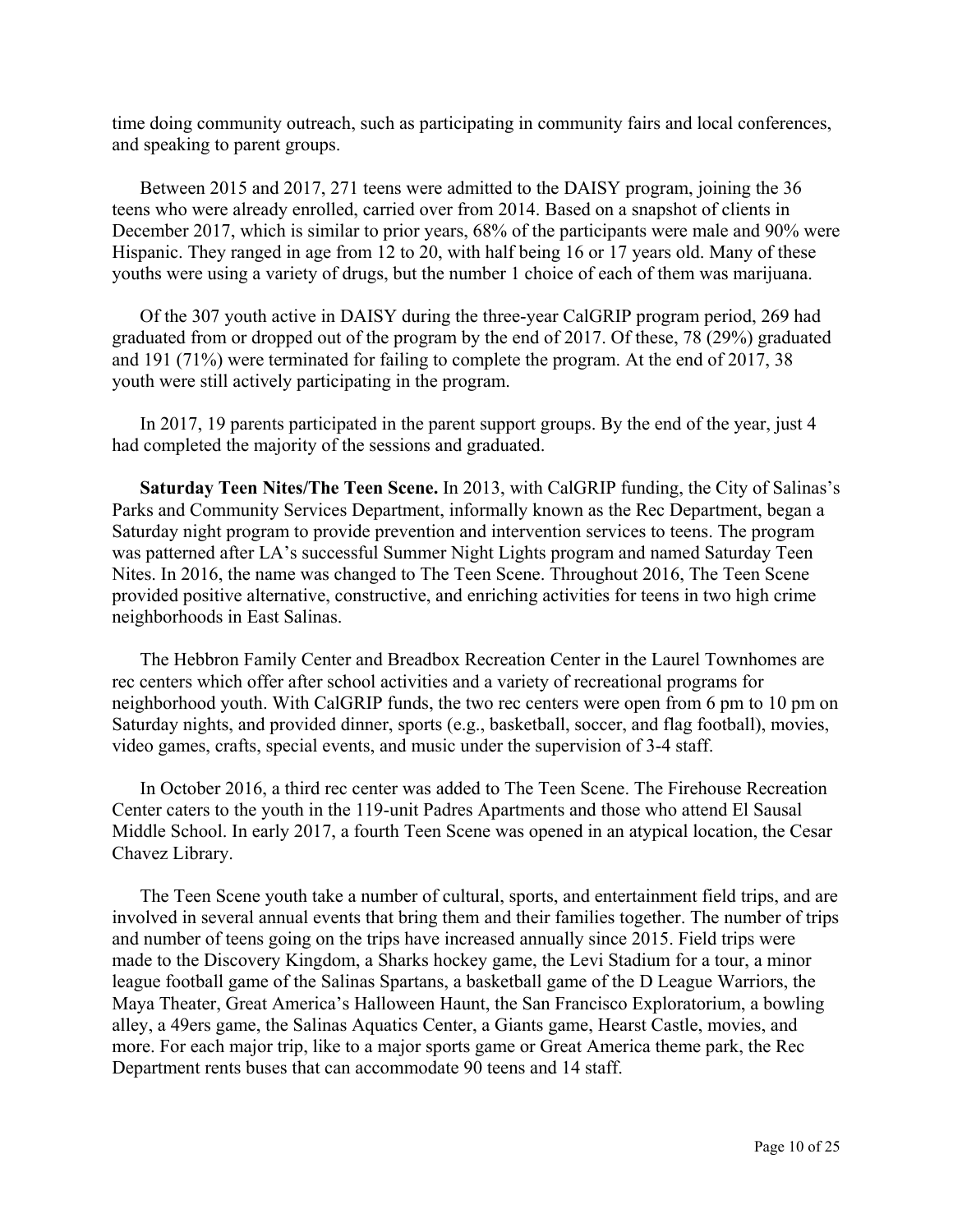Joint block parties are held quarterly and a three-day "Battle of the Recs" event is held annually. These events enable the teens from all four centers to get together for sports and other activities and aim to bring the teens and neighborhoods closer together, as they do not ordinarily interact. Thanksgiving and holiday Posole dinners are also held, with firefighters and city council members serving the teens and their families; in 2017, approximately 150 attended the Thanksgiving dinner and the Posole dinner attracted 90. Food at the Teen Scene Saturday nights is quite teen friendly – Buffalo Wild Wings, Panera Express, lasagna and spaghetti from a local Mexican restaurant, Chinese, corn dogs and other carnival food, burritos, and, of course, pizza.

 Sign-in sheets are maintained at each center. The program director reports attendance on a typical Saturday night as 40 at Hebbron, 30 at the Breadbox, 15 at The Firehouse, and 10 at Cesar Chavez Library – a total of 95 teens.

 Surveys of the teen participants on Saturday nights were conducted in May 2016 and early September 2017, to gather information on the participants' attendance, their views of activities, the effects of participation on the youth, their perceptions of safety in the neighborhood surrounding the Centers, their contact with gang members, and bullying at Saturday night events.

 The demographics of the teens completing the surveys are presented in the table below. On average, they are young Hispanic males with an average age of 12 to 14, depending on the center. At the Hebbron center, 30% of the respondents in 2017 had also taken the survey in 2016; at the Breadbox, 43% had taken the survey previously. The results of the surveys are summarized in the Results section below.

| Table 3: Demographics of Saturday Teen Nite Youth Surveyed |                |                 |                |                 |                  |                 |  |  |
|------------------------------------------------------------|----------------|-----------------|----------------|-----------------|------------------|-----------------|--|--|
|                                                            |                | 2016 survey     |                | 2017 survey     |                  |                 |  |  |
| <b>Demographics</b>                                        | <b>Hebbron</b> | <b>Breadbox</b> | <b>Hebbron</b> | <b>Breadbox</b> | <b>Firehouse</b> | Cesar<br>Chavez |  |  |
| <b>Number</b>                                              | 26             | 24              | 29             | 25              |                  | 6               |  |  |
| Average age                                                | 14.5           | 13.0            | 13.0           | 12.8            | 12.3             | 13.0            |  |  |
| Age range                                                  | $11 - 17$      | $11 - 18$       | $10-18$        | $10-16$         | $11 - 13$        | $12 - 14$       |  |  |
| Gender:                                                    |                |                 |                |                 |                  |                 |  |  |
| Female                                                     | 4(19%)         | 5(22%)          | 7(29%)         | 3(14%)          | 0                | $2(40\%)$       |  |  |
| Male                                                       | 17(81%)        | 18 (78%)        | 17(71%)        | 19(86%)         | $4(100\%)$       | $3(60\%)$       |  |  |
| <b>Hispanic or</b><br>Latino                               | 20(95%)        | 19(86%)         | 22(82%)        | 19(86%)         | $4(100\%)$       | $5(100\%)$      |  |  |

 **Natividad Medical Center Violence Intervention Program.** Natividad Medical Center is a 172-bed acute care hospital owned and operated by Monterey County. It provides healthcare access to all patients regardless of their ability to pay. In 2014, Natividad Medical Center was approved as a Level II Trauma Center, providing the immediate availability of specialized personnel, equipment, and services to treat the most severe and critical injuries. Previously, violently injured youth and adults were flown to the San Jose area for initial trauma treatment, recovery, and rehabilitation.

 Under the auspices of the Natividad Medical Foundation, the Natividad Medical Center implemented a violence intervention program called the CHOICE Program in January 2015 with CalGRIP funds. The central goal was to provide on-site interventions and ongoing services to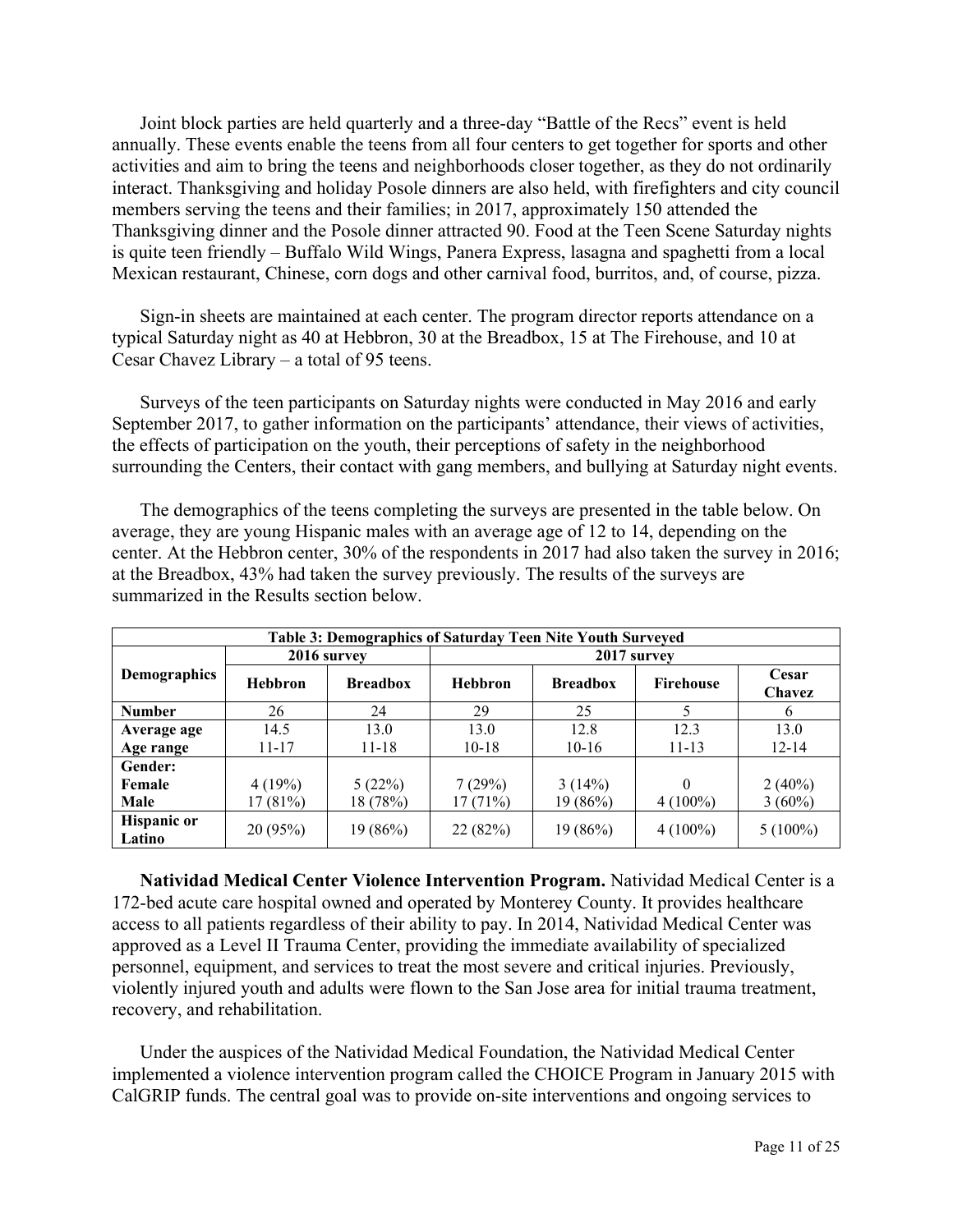violently injured youth and young adults to prevent recidivism and retaliatory violence. The target group for the CHOICE Program is patients between the ages of 13 and 30 entering the trauma center due to violent injuries (e.g., gunshot wounds, stabbings, aggravated assaults). Excluded are those who were victims of domestic violence, sexual assault, or self-inflicted injures, and those with severe mental health issues.

 These victims were approached by bilingual, bicultural staff of the Foundation as soon as possible after their admittance. They were on call on weekends and available during business hours during the week. They worked with the patient, family, and friends as soon as possible, providing support, mentoring, case management, and referrals to services for such things as family and child support, job training and placement, school enrollment, housing, and counseling.

 In the program's first year, peer interventionists concentrated on offering services quickly, such as gas cards, to try to keep clients actively involved. There was a tendency for clients to disengage after two to three months. In 2016, Year 2, changes in policy and philosophy were made. More emphasis was placed on looking to participants for what they can do for themselves and holding them accountable. Clients signed contracts which outlined their responsibilities and had them agree to "doing the work." These contracts also contain customized safety clauses, to help participants become aware of behaviors (such as socializing in the front of the house) which put them at risk.

 In 2017, the CHOICE program developed a more formal case management approach. Incoming clients were classified as low, moderate, or high risk. Low risk clients are those that do not have daily lives that put them at risk. They received safety education and were referred to needed resources. They typically did not stay clients for very long. At the other end are high risk clients with serious issues, such as homelessness or drug problems. They received substantially more attention. Weekly assessments were made of all open cases. Cases were closed when client needs were met or they stopped calling, but the door is always open for them to return.

 In 2015-2017, 926 persons with violent injuries entered the Natividad Medical Center's emergency room. Of these, 520 (56%) were eligible for CHOICE's services, and 448 (86%) were contacted by the peer interventionists. Of the 448 successful contacts, 180 (40%) participants accepted the CHOICE services. Of the 180 participants, 118 (66%) had suffered gunshot wounds, 43 (24%) experienced blunt trauma, and 19 (11%) had been stabbed. The majority were male (91%) and Hispanic/Latino (95%). Clients ranged in age from 10 to 54, with the majority in their late teens or early 20s. Most of the clients (72%) were residents of Salinas. Some trauma victims did not accept services because they were generally suspicious of them or are from a culture that does not promote such outside assistance. It is also known that some gangs prohibit members from accepting services. Doing so is viewed as a sign of disloyalty to the gang.

 At least 50% of the needs of the client (i.e., victim assistance, mental health needs, medical insurance, education, etc.) were met for 99 (55%) of the clients and 14 (8%) of the cases were closed because the client re-located. In 54 (30%) of the cases, the cases were closed because contact was lost with the clients or they were non-compliant or incarcerated.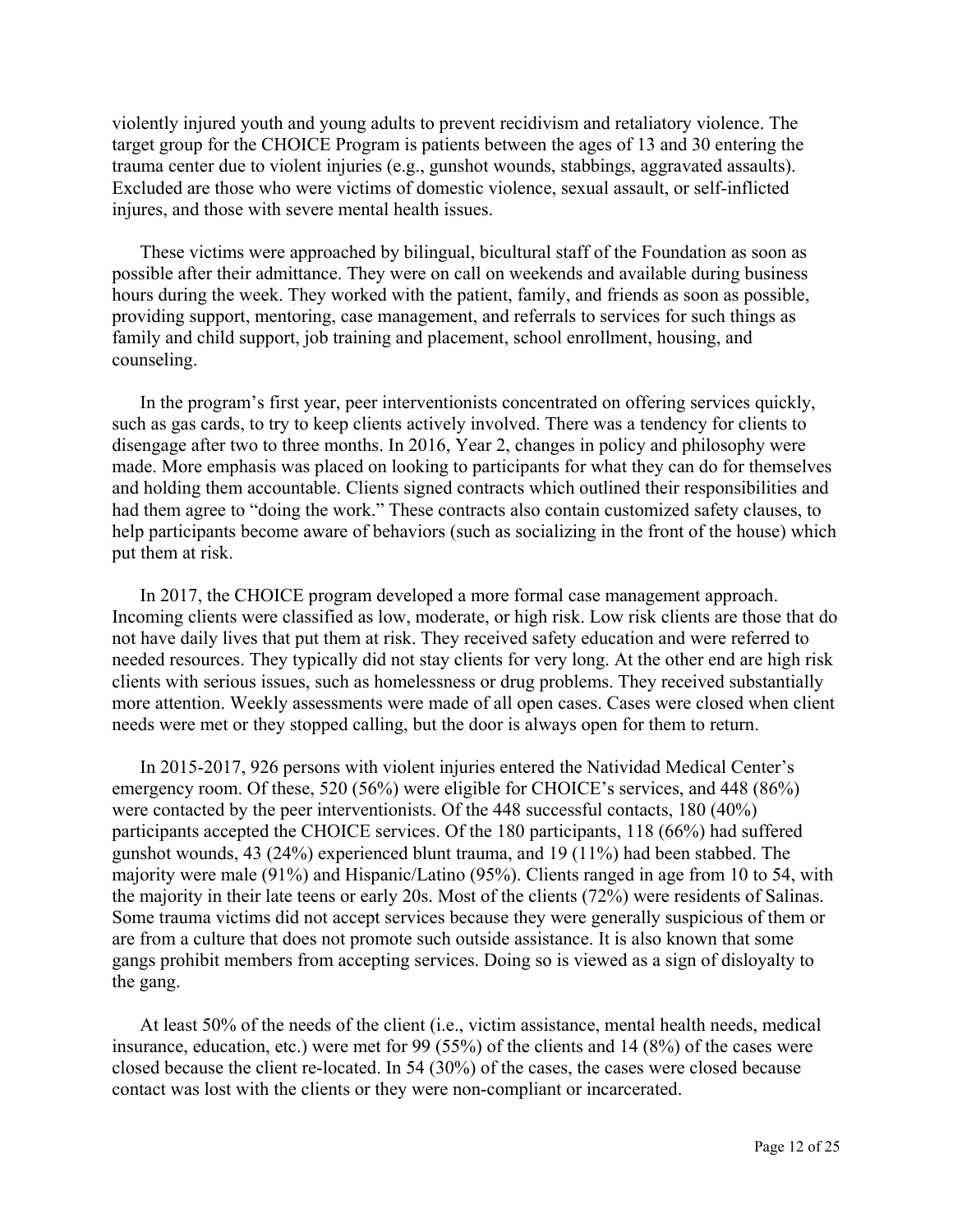An Intervention and Community Specialist and Spiritual Advisor for the National Medical Center began working with the CHOICE program in 2016. At the end of 2017, he became in charge of the program, overseeing two full-time intervention specialists. He works four days a week, serving as an interventionist as needed, providing support to families, supervising, and leading a Family Support Group twice a month.

 Referral arrangements with Behavioral Health have been streamlined to enable CHOICE participants to be fast tracked. CHOICE interfaces with other counties (Santa Cruz, San Luis Obispo, San Benito, Santa Clara, and others in the central valley) and has been able to re-locate three families. Sustainability is a new focus, with grants submitted to foundations. Community activities include organizing prayer meetings and grieving circles, working with the county-wide Reaching Teens program, creating and sharing bereavement packages, and conducting outreach at community events. The Natividad Medical Foundation has committed to supporting the program for at least two more years.

**Street outreach/Case management.** The original CalGRIP program proposed to place a dedicated community police officer in the Laurel Townhomes neighborhood who would work with a multi-agency Cross-Functional Team (CFT) to provide services to youth with severe risk factors such as gang-involvement, prior incarceration or criminal history, poor school performance, defiant behavior at home, drug or alcohol use, victim of a shooting, family or friend being a recent victim of a shooting, incarcerated family members, and visible tattoos which promote gangs, violence, or drugs. The Salinas Police Department was unable to dedicate a community police officer to the Laurel Townhomes neighborhood because of severe staff shortages. After the 2008 recession, the number of police officers was reduced to around 147 from a high of 185. This shortage continues – while new officers are being hired, a near equal number of experienced officers have retired or transferred to other departments. In mid-2015, two dedicated community police officers were re-assigned to patrol after very successful work in the Hebbron neighborhood, as all special units were disbanded to meet patrol needs.

 A Street Outreach/Case Management Worker was hired in August 2016 to work with the CFT and provide support and case management to high risk youth aged 14 to 24. The youth came to the outreach worker's attention from her prior street work, word-of-mouth, the CHOICE program, and multi-disciplinary team at the Silver Star Resource Center. At the start, the outreach worker met monthly with the CFT to discuss client needs and plan services. The service providers most involved with the target youth were Behavioral Health, the Monterey County Office of Education, police department, Social Services, CA Youth Outreach, Door to Hope, and probation.

 The outreach worker has a long history of street outreach, crisis intervention for youth, and case management, and feels that the monthly CFT meetings in which each case is reviewed are no longer necessary. She has strong relationships with each major service provider and goes directly to them if a client needs services, without waiting for a CFT to take place. There is also a concern that sharing their issues and problems with others violates a client's privacy.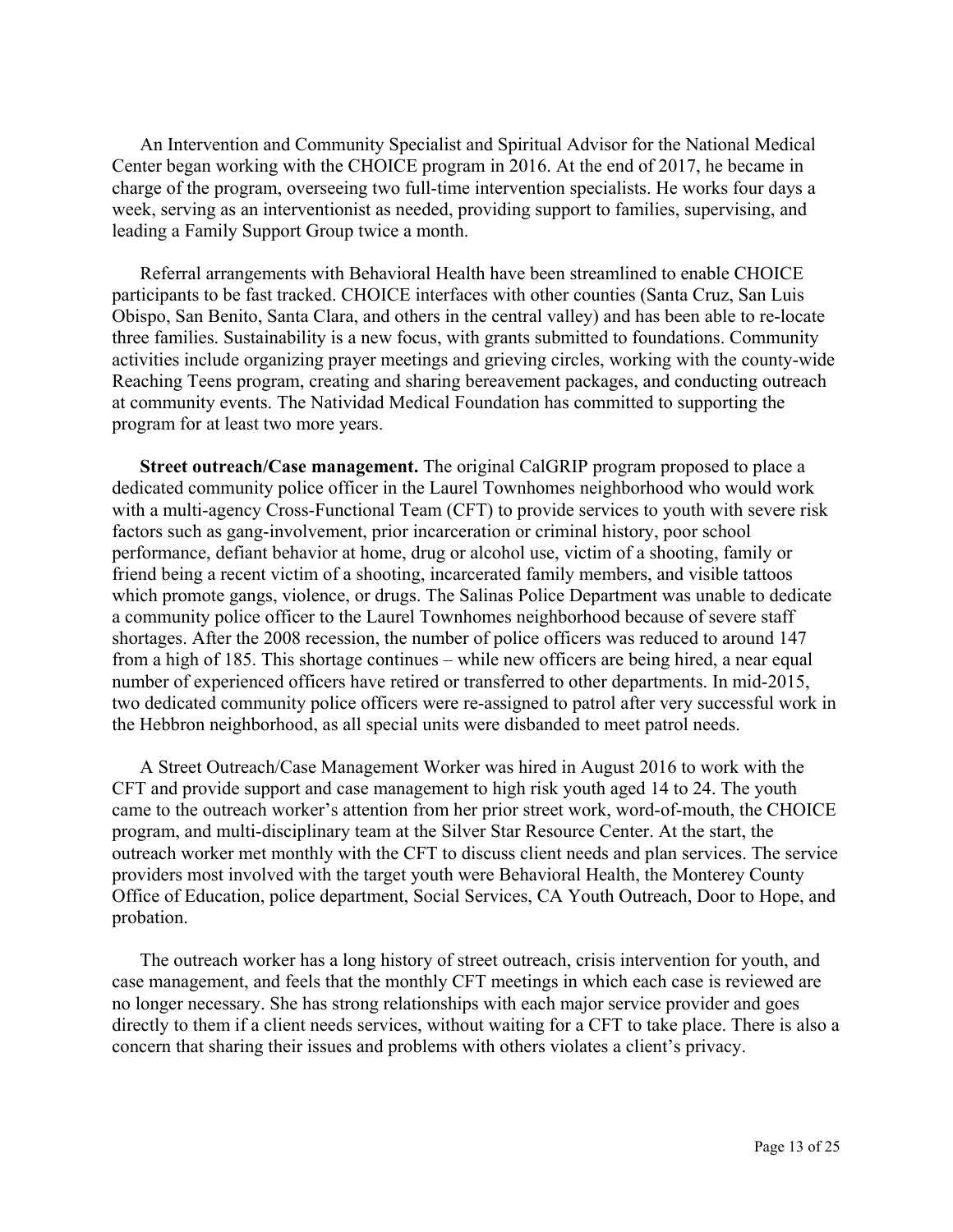Each client worked with the outreach worker to develop a "Goal Plan" and then received support in achieving it. Services included counseling, help meeting basis needs (such as clothing, food, and dentistry), help with food stamps, mentoring, housing, DAISY/Seven Challenges, and tattoo removal. Youth were also sent to the Grizzly Youth Academy, a highly structured residential program in San Luis Obispo for youth aged 16 to 18 who have dropped out of school or are at-risk of doing so. The Academy promotes leadership, cooperation, and academic skills while building self-esteem, pride, and confidence. Two clients successfully completed the Academy and one was kicked out. The outreach worker also made referrals to other service providers, helped clients get enrolled in school at Rancho Cielo or the Monterey County Office of Education, and helped them make and keep appointments.

 The Street Outreach Worker had an active caseload of 16 and worked with as many as 30 at a given time. Some of her clients have been involved the full year-and-a-half since case management service began. She also worked with family members and their needs. She kept in touch with her clients daily, meeting them at home, schools, parks, restaurants, and on the street. She recently received approval to meet with "her kids" when they are admitted to Juvenile Hall. Six of her clients have gone to Juvenile Hall, sometimes for a week or a month. The longest was 45 days.

 The Street Outreach Worker formed support groups for youth and parents; each meet monthly. The youth group made occasional field trips. One recent adventure was visiting a working ranch where the youth were able to try archery and ride horses and listen to a speaker who is the mother of the driver involved in a gang shooting that resulted in a death of s six-yearold hit by gunfire. The parent support group met at City Hall, had dinner, and typically listened to a guest speaker.

 At the end of 2017, all but one of the active clients was male. The outreach worker worked with eight females in the program to date. The age breakdown of clients was: 23% were between 11 and 14 years old, 53% were 15-18 years old, 15% were 18 to 21, and 9% were 22 to 25 years old. Many of them were on probation and most were from East Salinas. The outreach worker says her mission is to "keep gang-involved kids alive and outside of the juvenile justice system."

### **Results: Immediate Outcomes of Prevention/Intervention Activities**

 The Parent Project and DAISY/Seven Challenges aim to achieve immediate improvements in the knowledge and skills of parents and youth participants. The Parent Project surveys its participants at the close of each program and DAISY counselors rate their participants on several domains pre- and post-program. The online survey of youth at Saturday Teen Nites was conducted in the summer of 2016 and fall of 2017, and asked questions about what effects the activities have had on youth's attitudes and actions and their perceptions of crime and safety. These results are presented below.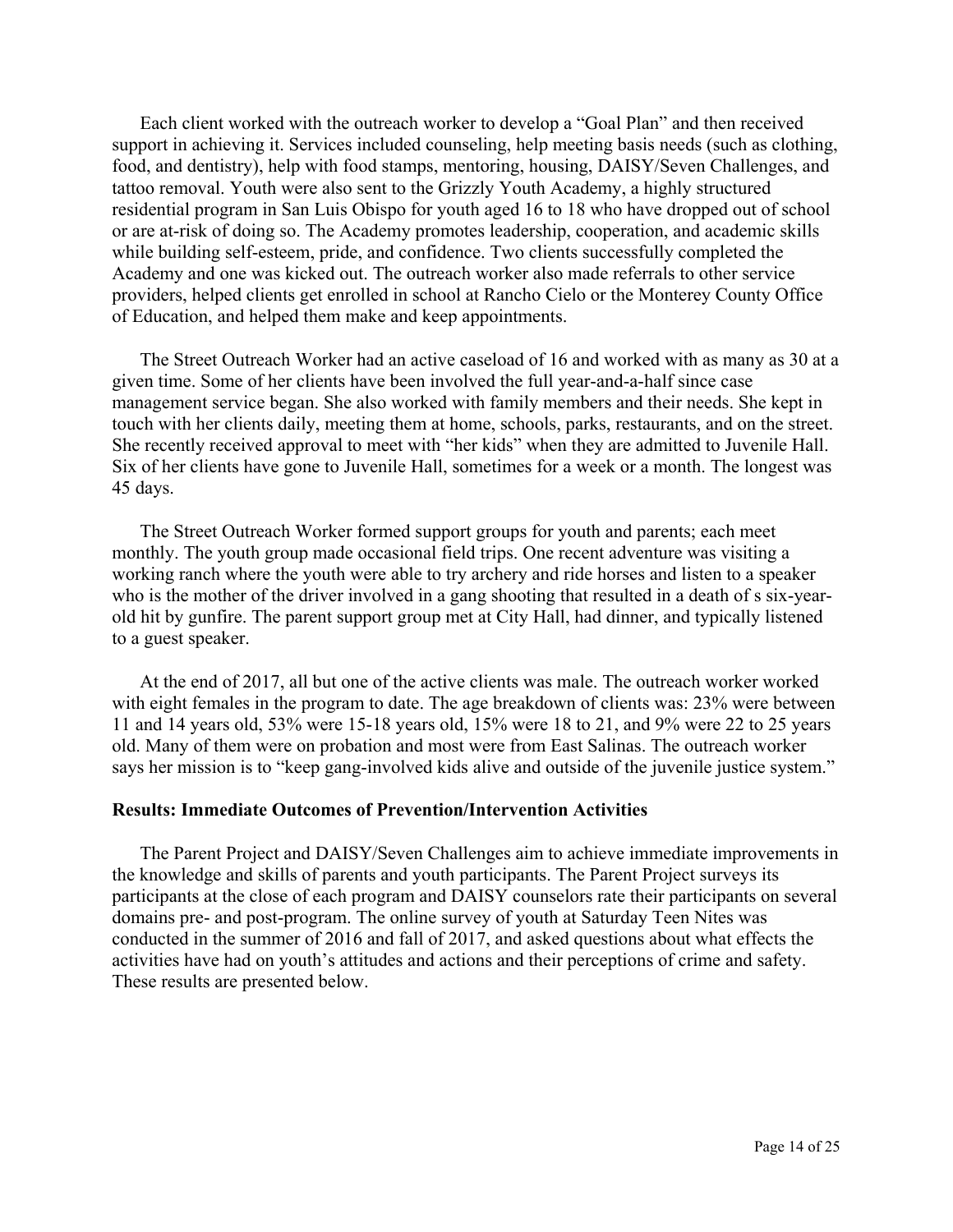**The Parent Project.** At the end of *Changing Destructive Adolescent Behavior* program and The Parent Project process, parents were asked several openended questions and provided ratings. Parents rated how often they did certain things "now" and "before" their participation in the CDAB program, using a scale of 1=never to 5=always. The results from the 2017 classes are presented in Table 4; the items were rated by 70 parents.

 As shown, parents felt that each of their behaviors regarding their youth improved after their participation in the CDAB program. The increases from before and after their participation in The Parent Project are quite notable. Especially noteworthy are the increases in parent confidence and their feeling that they have they support they need in parenting.

| Table 4: Parent Ratings of their Behaviors After the<br><b>CDAB</b> Program $(n=70)$                   |                              |                           |  |  |  |
|--------------------------------------------------------------------------------------------------------|------------------------------|---------------------------|--|--|--|
| <b>Item</b>                                                                                            | Average<br>"before"<br>score | Average<br>"now"<br>score |  |  |  |
| 1. Every day I tell my child I love<br>him/her.                                                        | 3.57                         | 4.42                      |  |  |  |
| 2. I know where my child is, whom<br>they are with, what they are doing,<br>and when they will return. | 3.20                         | 4.31                      |  |  |  |
| 3. When giving consequences, I<br>take everything away for a short<br>period of time.                  | 2.54                         | 4.29                      |  |  |  |
| 4. I am consistent with<br>consequences.                                                               | 2.77                         | 4.42                      |  |  |  |
| 5. My child tells me what's<br>happening in his/her life.                                              | 2.78                         | 3.92                      |  |  |  |
| 6. I have the support I need to<br>address issues with my child.                                       | 2.71                         | 4.26                      |  |  |  |
| 7. I feel confident in my efforts to<br>help my child.                                                 | 2.88                         | 4.57                      |  |  |  |
| 8. I do spot checks.                                                                                   | 2.73                         | 4.33                      |  |  |  |
| 9. I avoid arguing with my child.                                                                      | 2.67                         | 3.76                      |  |  |  |
| 10. I acknowledge/praise my<br>child's effort.                                                         | 3.24                         | 4.33                      |  |  |  |
| 11. I use the "Six Step Plan."                                                                         | 2.05                         | 4.26                      |  |  |  |

 Parents were also asked to rate themselves in seven areas, using a scale of 1=No skills/knowledge to 5=Good as it can be. As shown in Table 5, parents again reported their

ratings of themselves in these areas improved after their participation in the CDAB program. The results in both tables are similar to parent post-evaluation scores in 2015 and 2016.

 The majority of the parents (81%) completing The Parent Project in 2017 rated the program "excellent." The remaining 19% rated it "good."

| <b>Table 5: Parent Ratings of Themselves in Various Areas Post</b><br>the CDAB Program (n=70) |                        |      |  |  |  |  |
|-----------------------------------------------------------------------------------------------|------------------------|------|--|--|--|--|
| <b>Item</b>                                                                                   | Average<br>"now" score |      |  |  |  |  |
| Discipline                                                                                    | 2.64                   | 4.34 |  |  |  |  |
| Communication                                                                                 | 2.90                   | 4.42 |  |  |  |  |
| Relationship with my youth                                                                    | 2.80                   | 4.34 |  |  |  |  |
| Knowledge of community<br>resources                                                           | 2.76                   | 4.40 |  |  |  |  |
| Knowledge of drugs                                                                            | 3.03                   | 4.53 |  |  |  |  |
| Knowledge of gangs                                                                            | 3.04                   | 4.62 |  |  |  |  |
| Confidence as a parent                                                                        | 2.79                   | 4.69 |  |  |  |  |

 The participants in The Parent Project were asked open-ended questions about what changes they have seen in their teens while participating in the project, what they themselves do differently, and what they think about the instructors. A handful of parents reported little or no change in their teens' behavior (one said "we have a long recovery to go"), but many reported increased communication, more peacefulness, and better academic efforts. About their own behaviors, the most common responses were that they were more loving and vocal about it, more communicative, less angry with their children, and applying the lessons learned through The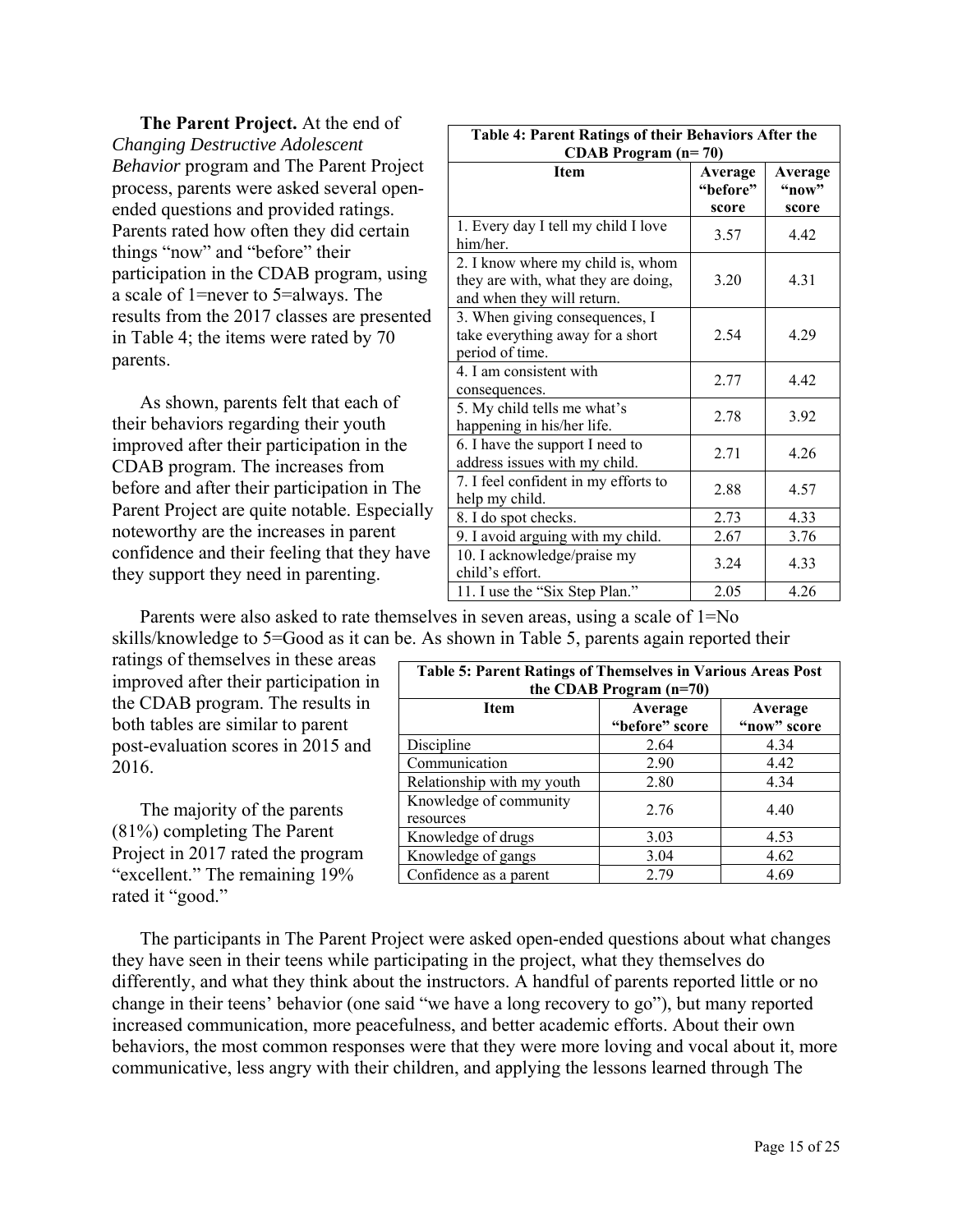Parent Project. The instructors were given high praise, saying they were excellent, friendly, patient, and understandable.

 After requesting a letter of support for applications for additional funding, The Parent Project received a letter from the founder of The Parent Project, Inc., Dr. Roger Morgan. The letter attests to high degree to which the program is implemented with fidelity, which is critically important for the success of evidence-based programs. Dr. Morgan's letter said, in part:

Partners for Peace in Salinas, California, has implemented Parent Project programs exactly as we have prescribed, and to the highest degree, unparalleled anywhere in the nation. Their high level of organization, thorough monitoring of programs presented through the agency, and insistence on quality ensures that all critical components of the program's design and curriculum are conducted according to the guidelines recommended by Parent Project, Incorporated. Their class retention figures are among the best of any we have seen, and give testament to the important of such strict program fidelity.

 Dr. Morgan had visited the program in February 2017, to attend its facilitator training. He has also asked the Parent Project program director to help re-write the Parent Project training manual. This is high praise, especially given that there are over 8,000 trained Parent Project facilitators in 46 states.

 **DAISY/Seven Challenges.** The substance abuse, support systems, and life skills of youth entering the DAISY/Seven Challenges program are rated by the program counselors pre- and post-program whether they successfully complete the program or not. One score from 1 to 5 is given, with 1=in crisis and 5=thriving.

 Nearly all graduates of the program improved by at least one level on this "self-sufficiency matrix" from the beginning to the end of their work in DAISY/Seven Challenges (Table 6). As Table 6 indicates, 75% of the youth who participate in DAISY improve their self-

| Table 6: Outcomes of DAISY/Seven Challenges Youth |                                           |    |                                        |  |  |  |
|---------------------------------------------------|-------------------------------------------|----|----------------------------------------|--|--|--|
| on the Self-sufficiency Matrix                    |                                           |    |                                        |  |  |  |
| 2017<br>month                                     | No. of<br>No. of<br>graduates<br>dropouts |    | No. improving<br>one or more<br>levels |  |  |  |
| January                                           |                                           | 3  |                                        |  |  |  |
| February                                          |                                           | 4  |                                        |  |  |  |
| March                                             | 3                                         | 6  | h                                      |  |  |  |
| April                                             | $\mathfrak{D}$                            | 3  |                                        |  |  |  |
| May                                               | 4                                         | 4  | 6                                      |  |  |  |
| June                                              | 3                                         |    |                                        |  |  |  |
| July                                              |                                           | 3  |                                        |  |  |  |
| August                                            |                                           | 9  | 8                                      |  |  |  |
| September                                         |                                           | 3  | 3                                      |  |  |  |
| October                                           | 2                                         | 3  | 5                                      |  |  |  |
| November                                          | 4                                         | 3  |                                        |  |  |  |
| December                                          | 0                                         | 4  |                                        |  |  |  |
| Total                                             | 23                                        | 52 | 56 (75%)                               |  |  |  |

sufficiency, even many who fail to complete the program. Most youth progress a step; a handful move several steps, such as from vulnerable (2) to safe (4) or thriving (5). These results are similar to those obtained in 2015 and 2016.

 Parents in the parent support group were also rated by DAISY counselors, on their support systems and parenting skills. Of the 19 parents who participated in DAISY parent support groups in 2017, 16 (84%) progressed at least one step.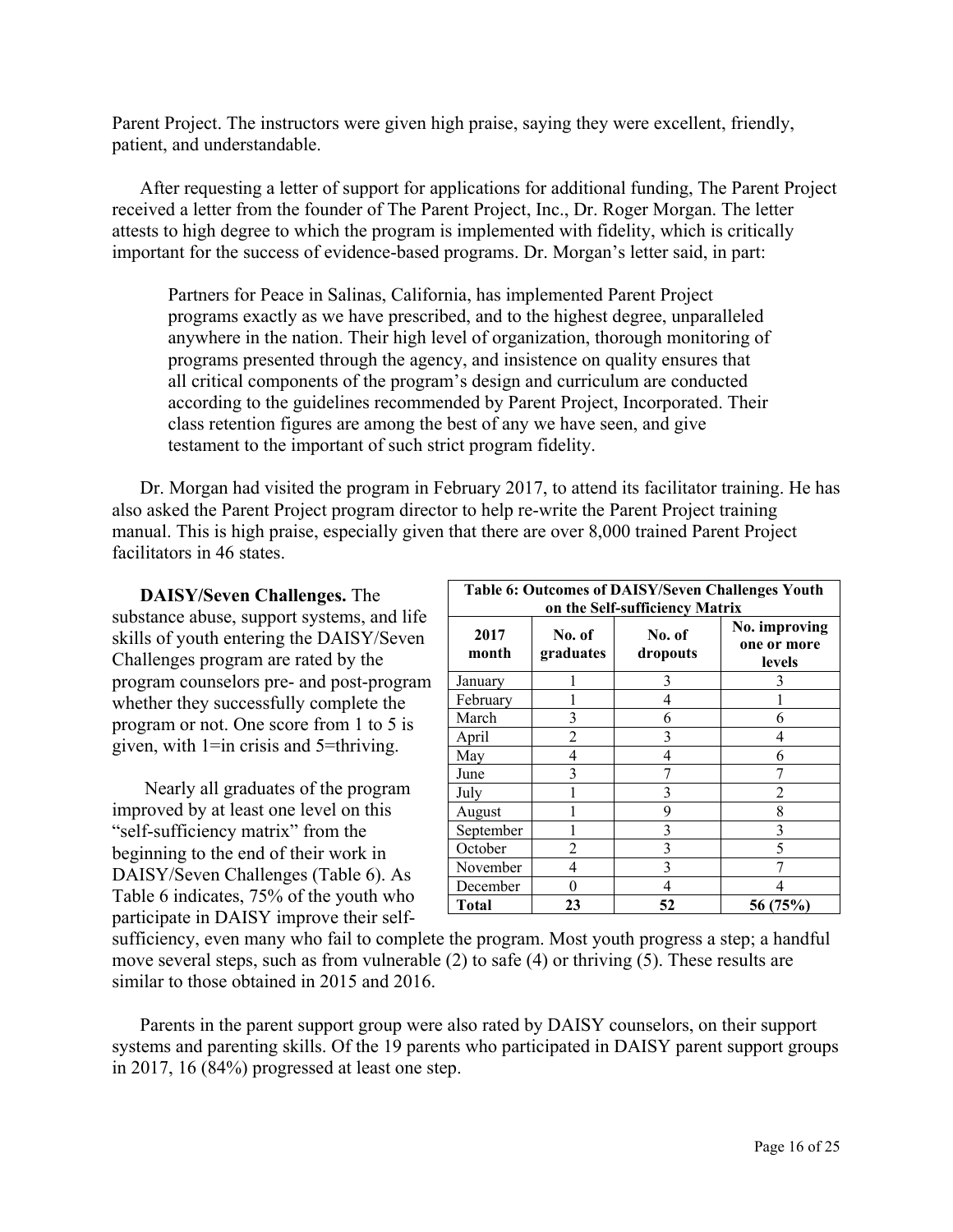**Saturday Teen Nites/The Teen Scene.** Sixty-five youth competed the 2017 survey. A sizable number of the youth had been attending the Saturday night teen programs for a year or less, although there were also a large number of youth (28% to 40%, respectively) at the Hebbron and Breadbox centers who had been coming for some time. Most of the youth (59- 100%, depending on the center) regularly attended the Saturday night events and about twothirds also attended after-school and drop-in programs. The youth reported typical teenage likes and dislikes about the Saturday night programs. "Hanging out with friends" received the most votes, followed by field trips, sports, food/dinner, and video games. At the top of the dislikes were "there isn't enough to do" and "too many little kids attend."

 Positive effects of the Saturday night programs were reported on important protective factors. Over 60% strongly agreed or agreed that the Teen Scene has increased their self-confidence, helped them develop better social skills, and increased their self-esteem. Over half strongly agreed or agreed that they had been positively affected in the areas of making new friends, learning new skills, developing healthier habits, and developing new hobbies. The responses of the Hebbron youth were generally more positive than those at the other centers.

 The 2017 ratings on protective factors were also lower than the 2016 survey results. This may be partly due to the 2017 respondents being a little younger, and the unsettling nature of the year. There were fewer gang shootings in 2017 than 2016, but publicity about them seems greater. In both surveys, many respondents (around 20%) did not answer sensitive questions on risky/delinquent behavior, gangs, and alcohol and/or drug use, or reported they were not applicable. This may mean these youths are not, for the most part, involved in these behaviors or they just did not want to answer. At Hebbron and the Breadbox, 55-63% of the youth said they knew someone who is a member of a gang. A few youths said they associated with gang members, particularly at the Breadbox, but most did not.

 The survey results indicate that most (88-95%) of the youth feel safer in their neighborhoods because they have the teen program option for Saturday nights. Yet more Hebbron youth reported feeling unsafe walking home from the Teen Scene than reported feeling safe. The opposite was true about the Breadbox, where a large number of the youth reported feeling safe or very safe walking home.

 There is a fairly high level of bullying reported at the Saturday night programs (27% to 33% reported they had been bullied there), but the level is lower than in 2016. Most of the youth felt comfortable reporting bullying incidents to staff.

### **Results: Short-term Outcomes of Prevention/Intervention Activities**

 For youth who participated in the DAISY program and the youth whose parents were involved in The Parent Project, changes in their number of probation offenses were analyzed preand post-program and are presented below. Changes in the number of office discipline referrals and suspensions in school for the same youth are also reported. The CHOICE program has data on the number of former participants being re-victimized and coming back to the NMC ER. These data are presented below.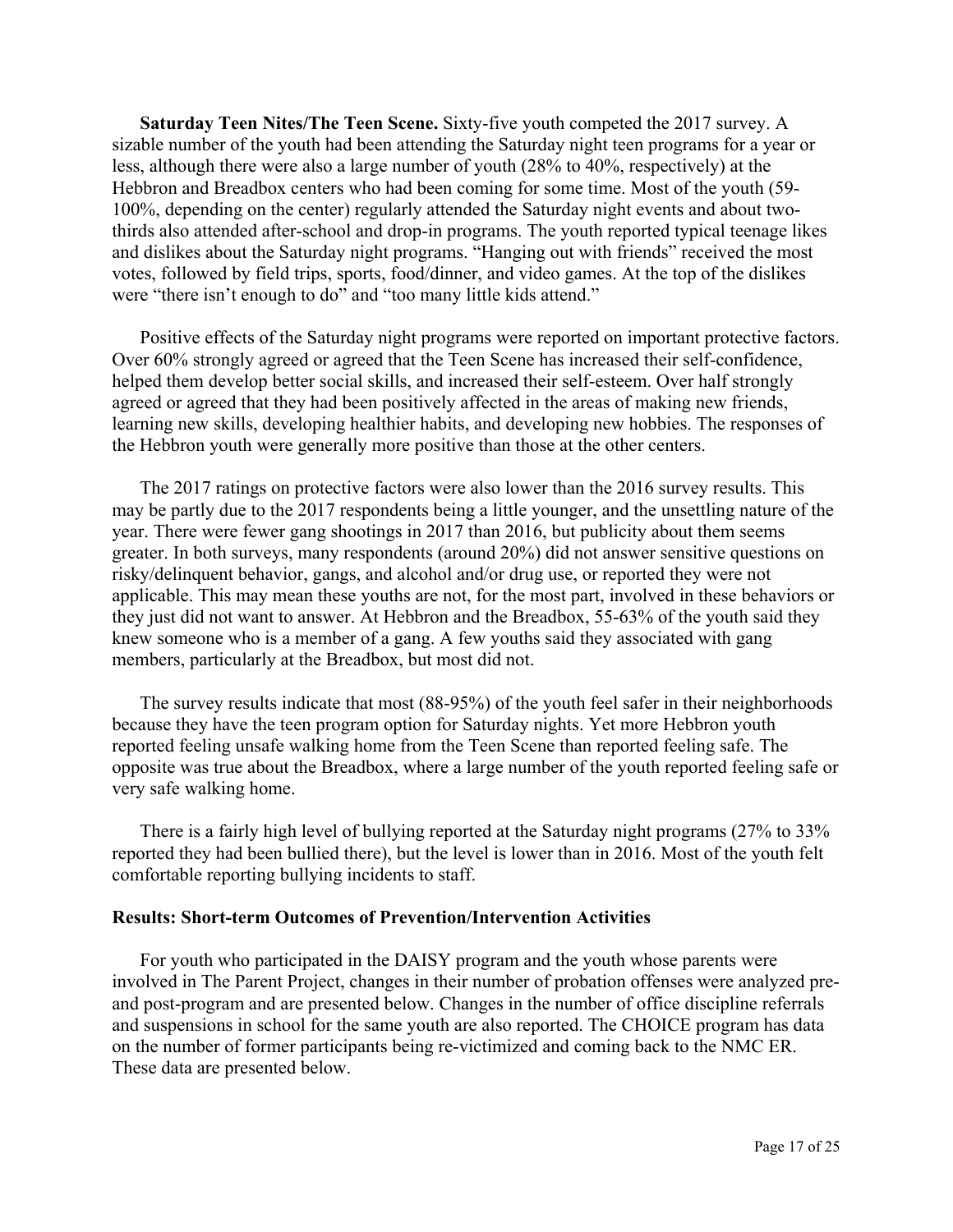**The Parent Project.** Probation data were gathered for 176 youth whose parents were in The Parent Project in 2015 and 2016; included are all classes in both years except those in the final months of each year, which complicated the follow-up data period. Probation data were gathered for each youth for one-year pre-program, during the program period, and for one-year postprogram. Of the 176 youth followed up, 137 (78%) of their parents completed the program (i.e., graduated) and 39 (22%) either dropped out or signed up but never attended a class. Seventy-four youth's parents participated in classes presented in English and 102 participated in classes presented in Spanish.

Four types of probation violations were examined:

- 1. "602s" criminal offenses committed by the youth, which may be misdemeanors or felonies.
- 2. "601s" status offenses committed by the youth, that if committed by an adult would not be a crime (e.g., truancy, possession or use of alcohol or tobacco).
- 3. "DIVs" an offense has been committed but the youth has been put on informal probation, with charges held in abeyance if the juvenile behaves and gets help.
- 4. "777s" violations of probation conditions (e.g., not attending classes/programs, curfew violations, not checking in).

The probation outcomes are reported as whether or not an individual committed any of the offenses (i.e., were recorded as "yes" or "no") rather than the number of violations. If an individual committed one status offense, for example, and another committed two status offenses in the same period, both outcomes were recorded as "yes."

 As shown in Figure 1, 53% of the youth whose parents completed the Parent Project had no probation violations in the year after their parents graduated, and 47% of them committed one or more probation violations. In contrast, 62% of the youth whose parents did not complete the program committed one or more probation violations in the following year, while 38% had. These results are very similar to those obtained in following up the youth of 90 parents who enrolled in The Parent Project in 2015. 67% of the youth whose parents did not complete the 2015 sessions had one or more probation violations compared to 36% of the youth whose parents graduated.

 Figure 2 shows the differences between the youth in the graduate and dropout groups broken down by each



type of probation violation. Youth whose parents graduated from The Parent Project were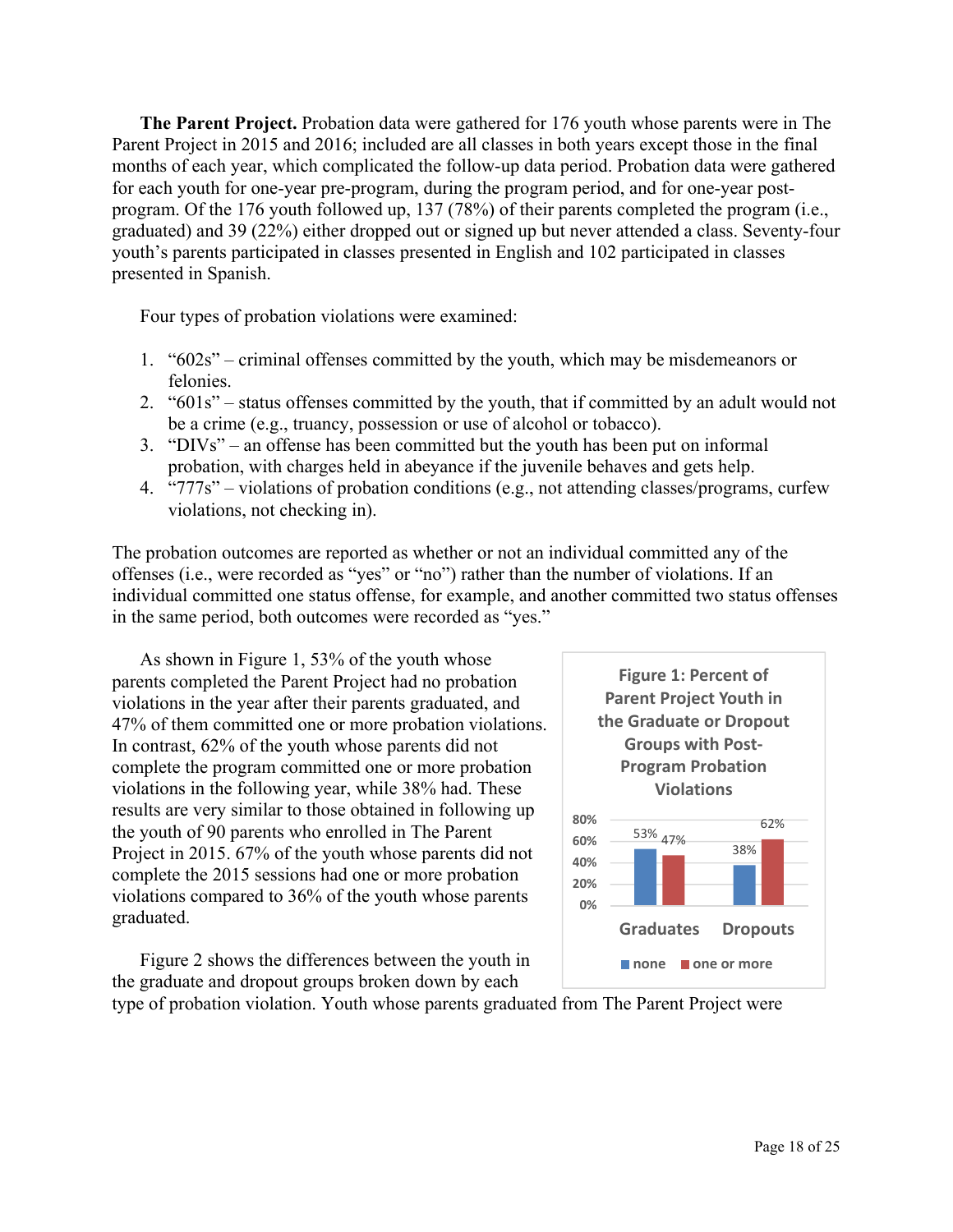slightly more likely to have committed a criminal offense (602) that those in the dropout group. For all other violations, the youth in the parental dropout group committed more violations.

 The school outcomes of youth of the parents of The Parent Project were also examined. The school data gathered are the number of:



- 1. Referrals to the principal's office (office discipline referrals or ODRs) for major behavior issues such as dangerous or potentially dangerous actions, intense and serious physical aggression, theft, and bullying.
- 2. Referrals to the principal's office for minor behavior issues such as disrespect, tardiness, and dress code violations.
- 3. Suspensions from school.

 These school data were gathered for the youth of parents in The Parent Project classes for the time periods of one year prior to the parents' participation and one year after their participation in The Parent Project. There were 91 youth in follow-up sample, which was the first five classes of 2016. Of these 91 youth, 20 had no school recorded at the time their parents registered for The Parent Project. Of the remaining 71, 42 (59%) were enrolled in schools in the Salinas Union High School District (SUHSD) and the others were enrolled in schools outside of the SUHSD. Ten of this latter group were enrolled in Silver Star, Rancho Cielo, or another alternative school at registration, probably implying they were in trouble at school prior to The Parent Project.

 The school outcomes are displayed in Table 7. In 21% (9) of the group, the youth's parents dropped out without completing The Parent Project and in 79% of the cases, the youth's parents graduated. As shown, the graduates had more discipline actions taken against them in all categories in the year prior to The Parent Project. This was true in the year following The Parent Project also. In the post-Parent Project year, the number of major ODRs per youth was much greater for the youth of graduates than the youth of dropouts.

| Table 7: School Outcomes of Youth of The Parent Project Graduates and Dropouts |              |                                    |                    |                                     |              |                    |  |
|--------------------------------------------------------------------------------|--------------|------------------------------------|--------------------|-------------------------------------|--------------|--------------------|--|
|                                                                                |              | Pre-Parent Project, Average number |                    | Post-Parent Project, Average number |              |                    |  |
|                                                                                | per Youth    |                                    |                    | per Youth                           |              |                    |  |
|                                                                                | <b>Major</b> | Minor                              | <b>Suspensions</b> | <b>Major ODRs</b>                   | <b>Minor</b> | <b>Suspensions</b> |  |
|                                                                                | <b>ODRs</b>  | <b>ODRs</b>                        |                    |                                     | <b>ODRs</b>  |                    |  |
| Graduates $(n=33)$                                                             | 1.12         | 0.67                               | 0.73               | 1.18                                | 0.42         | 0.55               |  |
| Dropouts $(n=9)$                                                               | 0.56         | 1.22                               | 0.33               | 0.33                                | 0.11         | 0.22               |  |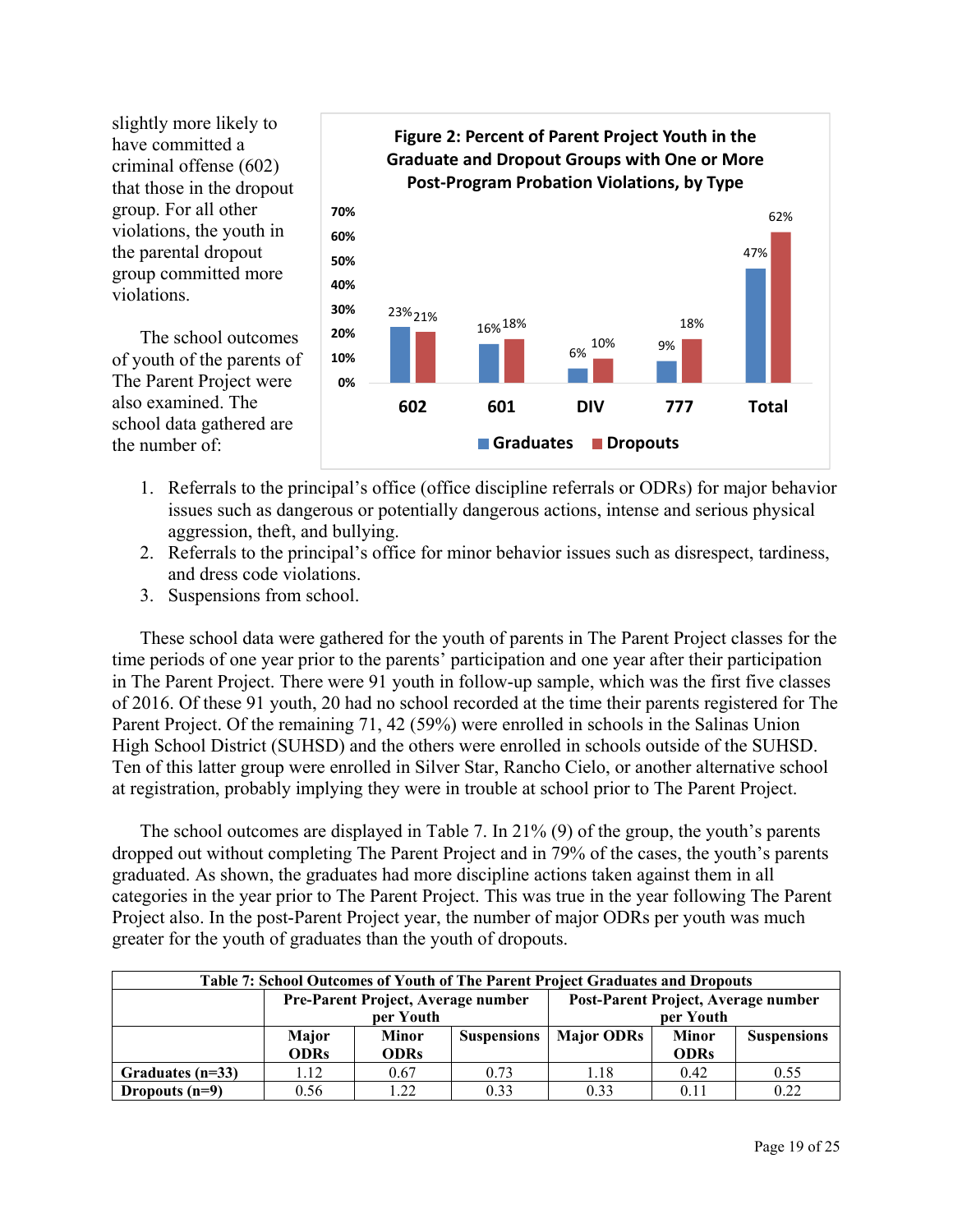There were two outliers in the graduate group. One had 18 major and 7 minor ODRs in the post-Parent Project year and another had 7 major ODRs, 1 minor ODR, and 5 suspensions during the Post-Project year. Removing both of these cases brought the number of post-major ODRs per youth to 0.45, the minors to 0.19, and the suspensions to 0.39 – still more than the dropouts, but much closer to them.

 **DAISY/7 Challenges.** Sixty youth who participated in DAISY and either graduated or dropped out of the program in 2016 were followed up by examining the number of their probation violations and school behaviors in the year before their DAISY participation compared to the number in the year after their DAISY probation. There were 30 youth in each group; all graduates were included, and a random sample of dropouts was selected. Their probation outcomes were the 602s, 601s, DIVs, and 777s previously defined.

 During the year prior to enrolling in the DAISY program, 93% of the graduates had one or more probation violation; just 2 of the 30 graduates had no prior record. Among the dropouts, 77% had probation violations in the year prior to beginning DAISY. During the year after completing the DAISY program 20% of the graduates had one or more probation violations compared to 63% of the dropouts (Figure 3). These results were improvements over the still positive results obtained when following up DAISY youth who participated in 2015. In that group, dropouts had twice the number of probation violations during the follow-up period compared to graduates.

 Figure 4 presents additional information on the graduates and dropouts, showing the percentage of each group who had one or more violations of various types in the year after they either graduates or dropped out of DAISY without completing the program. No youth in either group received a "777," a violation of probation conditions. Nearly half (47%) of the dropouts committed a criminal offense during the post-program year, compared to 7% of the graduates. The dropouts also committed substantially more status offenses (601s) and behaviors that put them on informal probation (DIVs) than did the DAISY graduates.

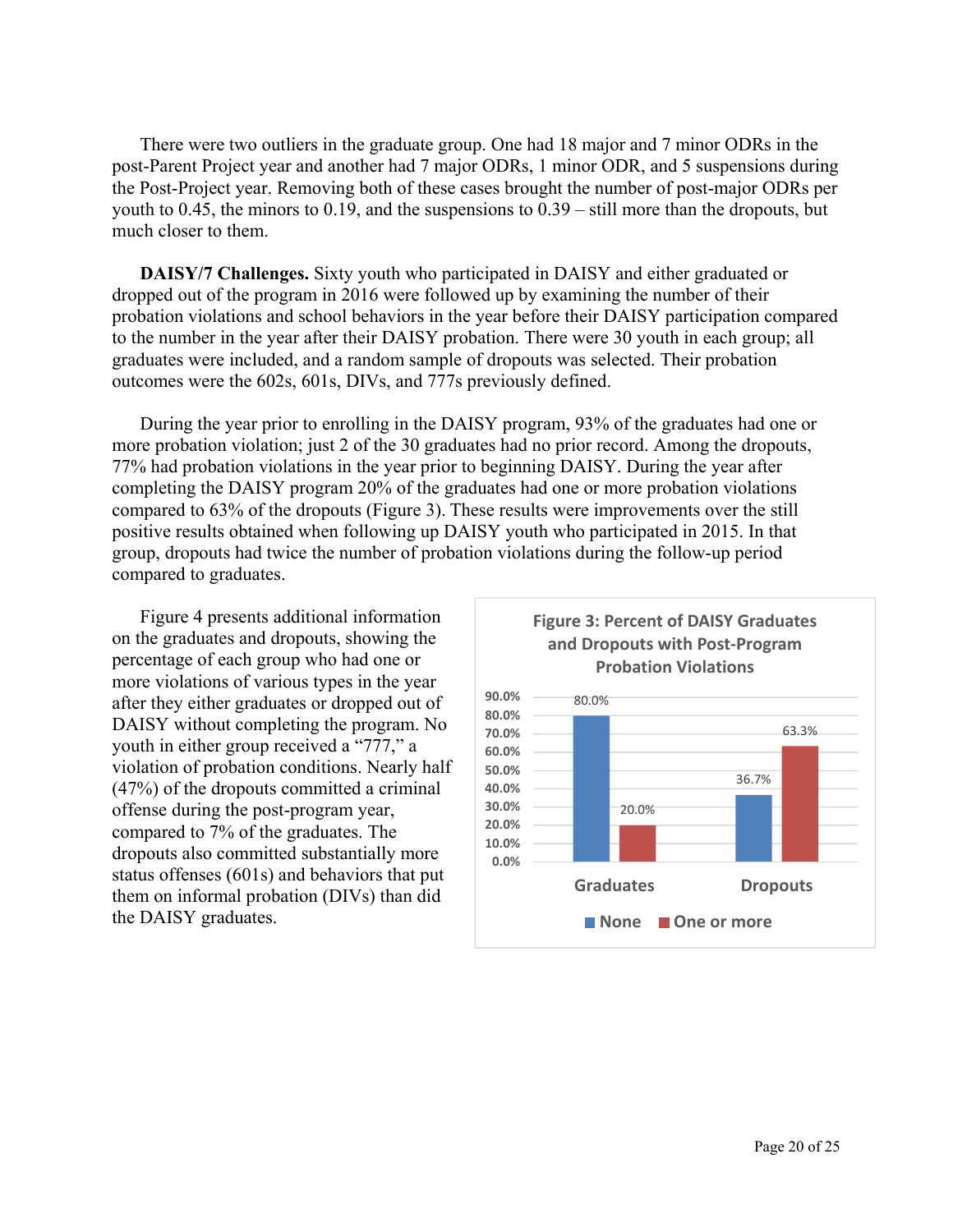

 Outcome data were gathered from the school records of the Salinas Union High School District (SUHSD). Unfortunately, only a very small sample was possible. Of the 60 youth in the DAISY groups, 26 of them were enrolled in schools that are not in the SUHSD and 24 of them had missing data, no record at all, or had graduated during the followup period. This leaves just 10 with school outcome data, luckily five in each group. Although the sample may be selective and is very small, the results are presented in Table 8. They should

be viewed with caution.

| <b>Table 8: School Outcomes of DAISY Graduates and Dropouts</b> |                                                                    |                                    |     |             |              |                    |  |  |
|-----------------------------------------------------------------|--------------------------------------------------------------------|------------------------------------|-----|-------------|--------------|--------------------|--|--|
|                                                                 | <b>Pre-DAISY, Number per Youth</b><br>Post-Daisy, Number per Youth |                                    |     |             |              |                    |  |  |
|                                                                 | Major                                                              | <b>Suspensions</b><br><b>Minor</b> |     |             | <b>Minor</b> | <b>Suspensions</b> |  |  |
|                                                                 | ODRs                                                               | <b>ODRs</b>                        |     | <b>ODRs</b> | <b>ODRs</b>  |                    |  |  |
| Graduates (n=5)                                                 | 1.6                                                                | 0.6                                | 0.4 | 0.2         | $0.0\,$      | 0.2                |  |  |
| Dropouts $(n=5)$                                                | 3.4<br>0.8<br>0.6<br>2.0<br>$0.0\,$<br>2.4                         |                                    |     |             |              |                    |  |  |

 As shown in Table 8, dropouts had more office discipline referrals and suspensions prior to their participation in DAISY than graduates, perhaps because they had more severe alcohol and/or drug problems. Both groups did much better after their participation in DAISY, and those who completed the program had fewer major office discipline referrals and suspensions than did the dropouts.

**Natividad Medical Center Violence Intervention Program.** To date (March 2018), nine CHOICE participants (5%) have returned to NMC with re-injuries due to violence. Two of these re-injured participants appeared in the emergency room in early 2018. Two of these participants were actively involved with the CHOICE program at the time of their re-injury. The others were re-injured sometime after their cases were either closed or dropped.

**Violent crime around the Rec Centers hosting Saturday Night Teen Programs.** To assess the impact of the Saturday night teen programs, Selected crime in the neighborhoods surrounding the Breadbox and Hebbron Family Centers were compared to the same crimes around two Rec Centers, the Firehouse and El Dorado Center, that at the time of survey did not have Saturday night programs. The target areas were the neighborhoods around the Rec Centers as defined by Police Reporting Districts. They are not equal in population size, and thus changes from one time to another should be considered, rather than the absolute number of crimes.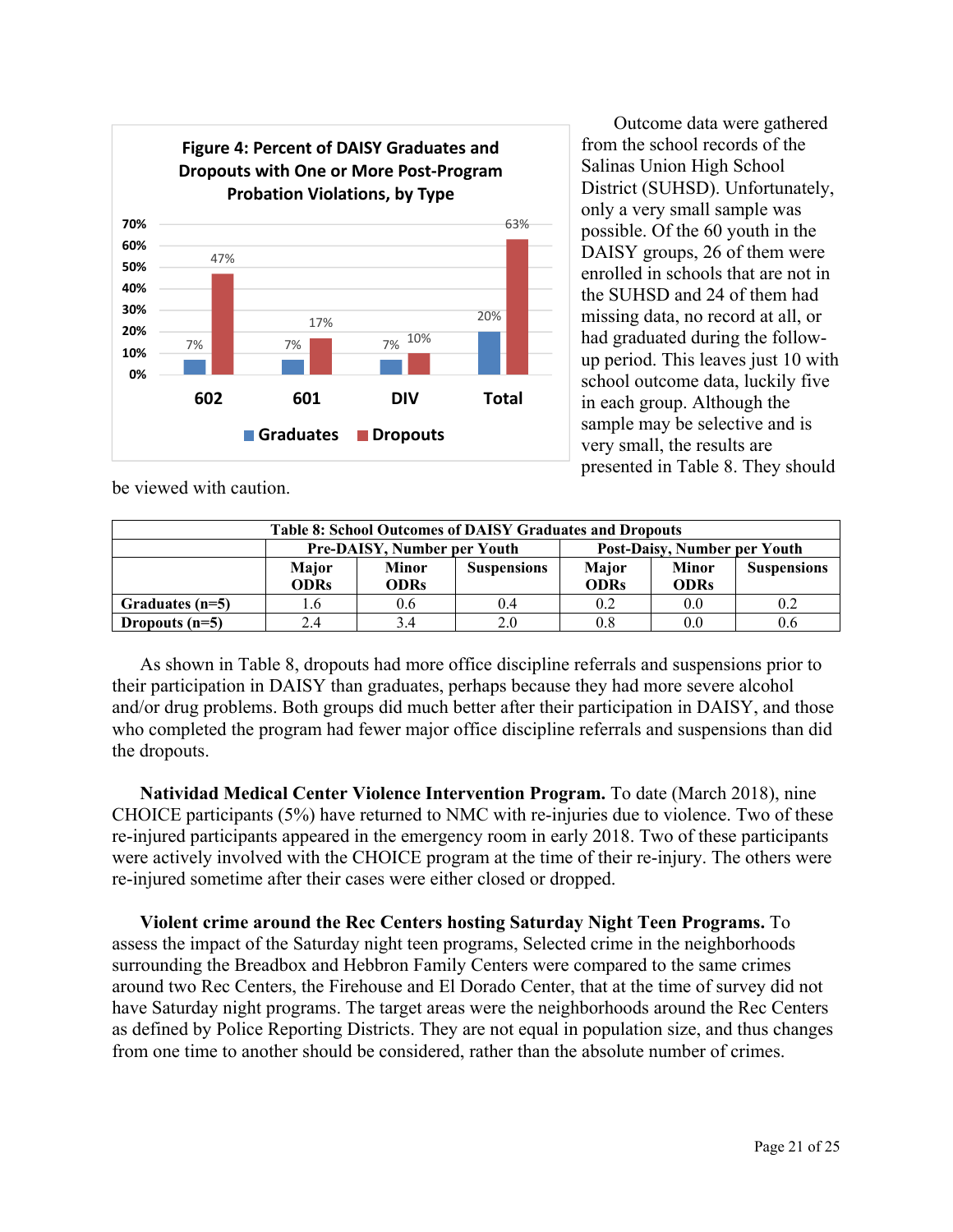The Saturday Teen Nites started in early 2013, so crimes in 2010-2012 were compared to crimes in 2013-2015. The incidents selected were violent crimes (murder, aggravated assaults, and drive-by shootings).

 Figures 5-8 depict the number of violent crimes around each Rec Center over the six-year time period, for Friday, Saturday, and Sunday nights from 5 pm to midnight. In all areas the numbers are small and should be viewed with caution. In Hebbron (Figure 5), the number of violent crimes went down on Saturday nights from 2010-2012 to 2013-2015, while the number went up or remained the same on Friday and Sunday nights (these differences are easier to see in Table 7). Around the Breadbox (Figure 6), the number of violent crimes went down slightly on Saturday nights from 2010-2012 to 2013-2015, went up slightly on Friday nights, and skyrocketed on Sunday nights.



 Around the Firehouse (Figure 7), violent crime went up slightly on Friday and Saturday nights over the six years, and remained steady and even went down slightly on Sunday nights, at least until 2015. Around the El Dorado Rec Center, (Figure 8), violent crime decreased from 2010-2012 to 2013-2015 on Saturday nights. It also went down slightly on Friday and Sunday nights.

 As indicated by the numbers shown in Table 9 (percentages are not shown because the numbers are very small), in Hebbron, violent crimes decreased 55% on Saturday nights while increasing



| Table 9: Violent Crimes around all Four Rec Centers on |                |           |                          |  |  |  |
|--------------------------------------------------------|----------------|-----------|--------------------------|--|--|--|
| Weekend Nights, 2010-2012 and 2013-2015                |                |           |                          |  |  |  |
| <b>Rec Center</b>                                      | <b>Night</b>   | 2010-2012 | 2013-2015                |  |  |  |
| Hebbron                                                | Friday night   | 4         | 5                        |  |  |  |
|                                                        | Saturday night | 11        | 5                        |  |  |  |
|                                                        | Sunday night   | 6         | 8                        |  |  |  |
|                                                        |                |           |                          |  |  |  |
| <b>Breadbox</b>                                        | Friday night   | 5         |                          |  |  |  |
|                                                        | Saturday night | 9         | 6                        |  |  |  |
|                                                        | Sunday night   |           | 10                       |  |  |  |
|                                                        |                |           |                          |  |  |  |
| Firehouse                                              | Friday night   | 8         | 10                       |  |  |  |
|                                                        | Saturday night | 6         | 8                        |  |  |  |
|                                                        | Sunday night   |           | $\overline{\phantom{0}}$ |  |  |  |
|                                                        |                |           |                          |  |  |  |
| El Dorado                                              | Friday night   | 6         | 5                        |  |  |  |
|                                                        | Saturday night |           | 4                        |  |  |  |
|                                                        | Sunday night   |           | 3                        |  |  |  |

slightly on Friday and Sunday nights. Around the Breadbox, violent crimes decreased 33% on Saturday nights, while they increased on Friday and Sunday nights. At the Firehouse, violent crimes on Saturday nights increased 33% and they decreased by 43% at El Dorado.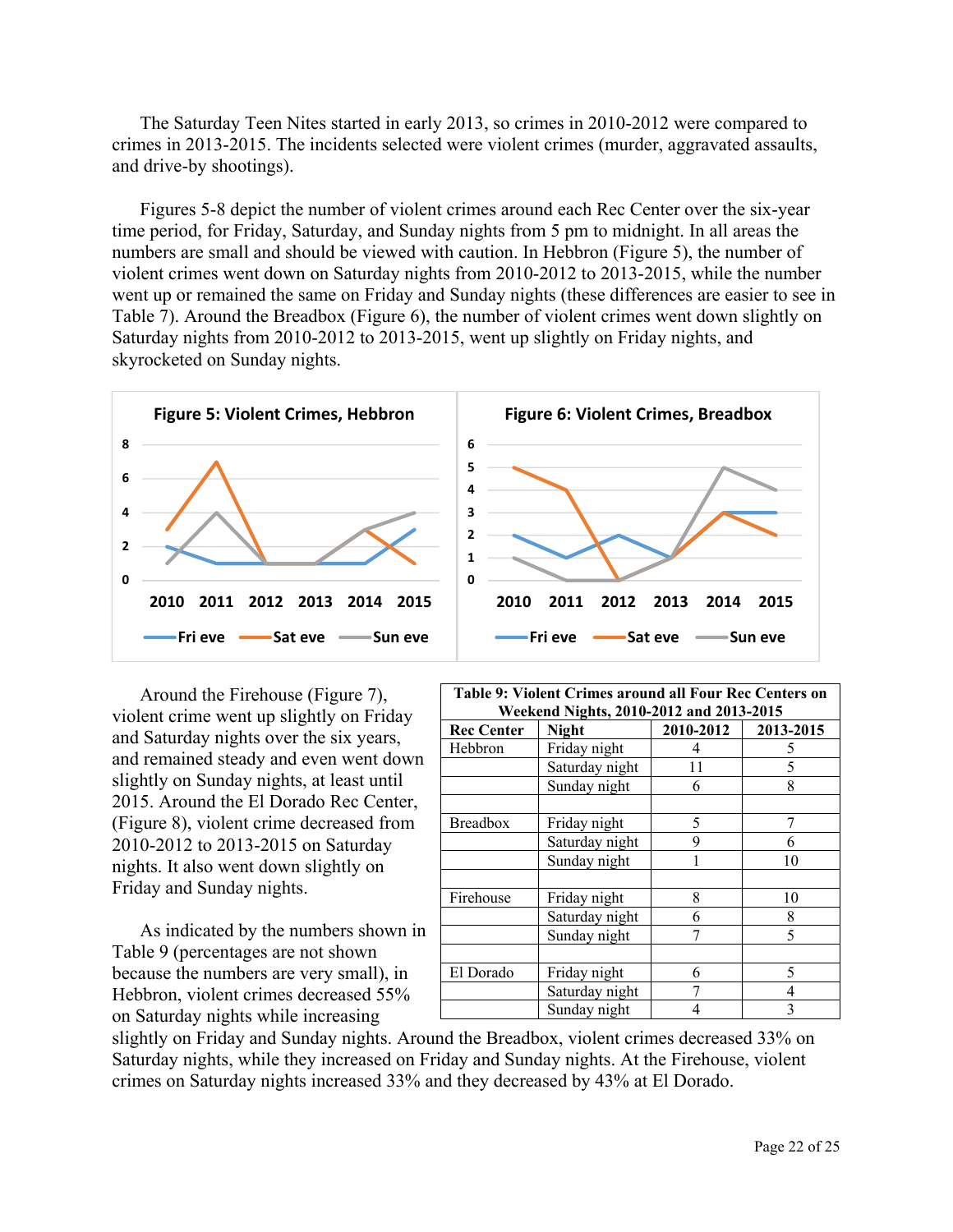

### **Results: Community-wide Outcomes**

The number of homicides in Salinas skyrocketed from the baseline year of 2014 to Year 1 of the CalGRIP program, 2015. It nearly tripled, going from 15 to 40, the highest number of homicides in Salinas's history (Table 10). Since 2015, the number of homicides has decreased each year, falling to 29 in

2017. Aggravated assaults also increased substantially from 2014 to 2015, then dropped and have remained fairly stable for the past two years.

|      | Table 10: Part I Violent Crimes in Salinas, 2014 - 2017 |      |                |                        |                                     |  |  |
|------|---------------------------------------------------------|------|----------------|------------------------|-------------------------------------|--|--|
| Year | Homicide                                                | Rape | <b>Robbery</b> | Agg.<br><b>Assault</b> | Violent crime/100,000<br>population |  |  |
| 2014 | 15                                                      | 32   | 449            | 501                    | 642.7                               |  |  |
| 2015 | 40                                                      | 76   | 369            | 613                    | 697.7                               |  |  |
| 2016 | 36                                                      | 86   | 325            | 559                    | 639.2                               |  |  |
| 2017 | 29                                                      | 71   | 358            | 564                    | 633.8                               |  |  |
|      | Source: Salinas Police Department                       |      |                |                        |                                     |  |  |

| Table 11: Number of Fatal and Non-<br>fatal Shootings in Salinas, 2014 - 2017 |    |     |                                   |  |  |  |
|-------------------------------------------------------------------------------|----|-----|-----------------------------------|--|--|--|
| Total<br>Non-<br>Year<br>Fatal<br>shootings,<br>fatal<br>Rate/100,000         |    |     |                                   |  |  |  |
| 2014                                                                          | 13 | 74  | 55.4                              |  |  |  |
| 2015                                                                          | 34 | 120 | 97.9                              |  |  |  |
| 2016                                                                          | 32 | 102 | 84.5                              |  |  |  |
| 2017                                                                          | 24 | 88  | 71.2                              |  |  |  |
|                                                                               |    |     | Source: Salinas Police Department |  |  |  |

 The number of shootings follow the same pattern – from 2014 to 2015, both fatal and non-fatal shootings increased substantially (Table 11). Since 2015, the number of shootings has decreased, falling to 71.2 per 100,000 residents in 2017 from the high of 97.9 in 2015.

Table 12 presents data on the age of shooting victims and suspects where such data were available. Victims, on average, were about five years older than suspects in 2017 shooting incidents, with an average age

of almost 30 compared to the suspects' average age of around 24. Nearly 40% of the victims were 24 or younger, and just 5% were juveniles. Both these figures are lower than previous years. Among suspects, a substantial percentage (69%) was 24 or under and 19% were juveniles under 18. The percentage of juvenile suspects has grown over the past few years while the percentage of those aged 18 to 21 has decreased a bit.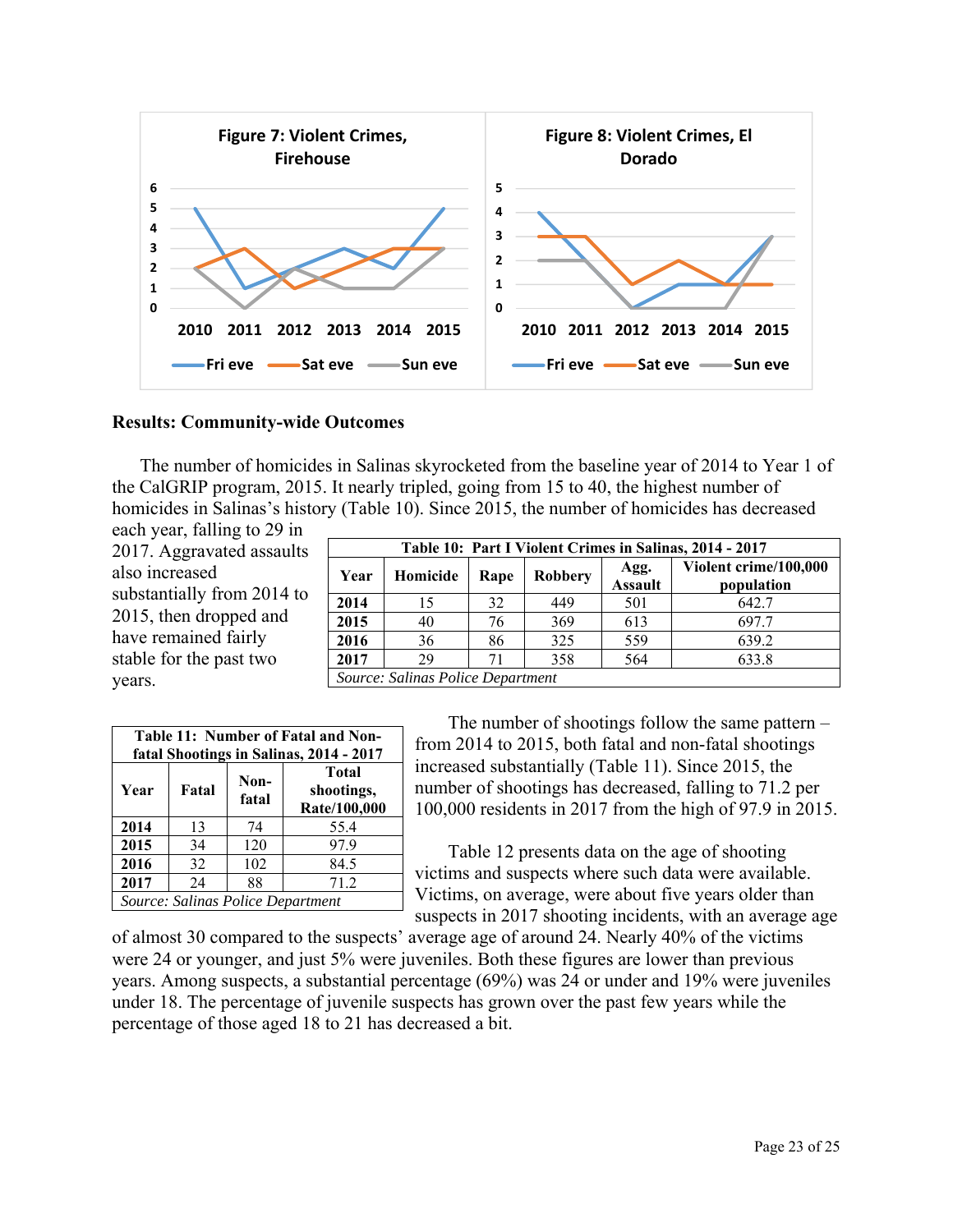| Table 12: Age of Shooting Victims and Suspects, 2014-2017 |                     |                    |                       |                    |  |  |  |  |
|-----------------------------------------------------------|---------------------|--------------------|-----------------------|--------------------|--|--|--|--|
|                                                           | 2014                | 2015               | 2016                  | 2017               |  |  |  |  |
| <b>Victims:</b> Number                                    | 96                  | 154                | 132                   | 108                |  |  |  |  |
| Average age                                               | 28.3                | 26.5               | 27.15                 | 29.91              |  |  |  |  |
| Range                                                     | 12-69               | 12-60              | 14-75                 | 15-60              |  |  |  |  |
| 17 or under<br>$18 - 21$                                  | $9(9\%)$<br>24(25%) | 14(9%)<br>52 (34%) | $14(11\%)$<br>35(27%) | 5(5%)<br>25(23%)   |  |  |  |  |
| $22 - 24$                                                 | 15(16%)             | 24(16%)            | 17(13%)               | 12(11%)            |  |  |  |  |
| $25+$                                                     | 60(63%)             | 64 (42%)           | 66 (50%)              | 66 (61%)           |  |  |  |  |
| <b>Suspects: Number</b>                                   | 25                  | 34                 | 43                    | 36                 |  |  |  |  |
| Average age                                               | 22.2                | 23.2               | 23.72                 | 24.39              |  |  |  |  |
| Range                                                     | 14-39               | 15-43              | $16 - 50$             | $15 - 50$          |  |  |  |  |
| 17 or under<br>18-21                                      | 8(32%)<br>7(28%)    | 4(12%)<br>15(44%)  | 6(14%)<br>15(35%)     | 7(19%)<br>12 (33%) |  |  |  |  |
| $22 - 24$                                                 | 2(8%)               | 6(18%)             | 4(9%)                 | 6(17%)             |  |  |  |  |
| $25+$                                                     | 8(32%)              | 9(26%)             | 18(42%)               | 11(31%)            |  |  |  |  |

# **Conclusions**

 For the past decade, the City of Salinas has experienced a high level of gang-related violence and shootings. The CalGRIP program was developed in 2014 under the guidance of the Community Alliance for Safety and Peace, in keeping with its strategic plan to prevent and reduce community violence. Five prevention/intervention programs were supported from the start, three of them implemented by community-based organizations.

 Partners for Peace implemented The Parent Project, an evidence-based training program for the parents of difficult or out-of-control teens aged 11 to 17. Community Human Services offered the evidence-based DAISY/Seven Challenges Program for youth with substance abuse problems. The Salinas Recreation Department supported a Saturday night teen program patterned after LA's successful Summer Night Lights program, which offered activities of all sorts and dinner on Saturday nights, plus many educational, cultural, and sports-oriented field trips. The Natividad Medical Foundation implemented a peer intervention program for victims of violent crime within the newly approved Trauma Center at Natividad Medical Hospital.

 One of the goals of the original CalGRIP program was to assign a dedicated community police officer to Laurel Townhomes/Acosta Plaza, a high crime neighborhood with an active Norteño gang, Salinas Acosta Plaza (SAP). Because of extreme ongoing staff shortages due to the 2008 recession, the Salinas Police Department was unable to assign a community police officer to Laurel Townhomes/Acosta Plaza. Funds were re-directed to support a Street Outreach/Case Management worker who provided support and case management to very highrisk youth aged 14 to 24.

 With the exception those specifically encompassing community policing in Laurel Townhomes/Acosta Plaza and one other instance, the Salinas CalGRIP program achieved its goals and objectives. The prevention/intervention programs directly served 547 parents or adults and 812 youth, counting the 95 youth attending Saturday night teen programs (counting all nonduplicated participants would raise this number). The immediate outcomes of those participating